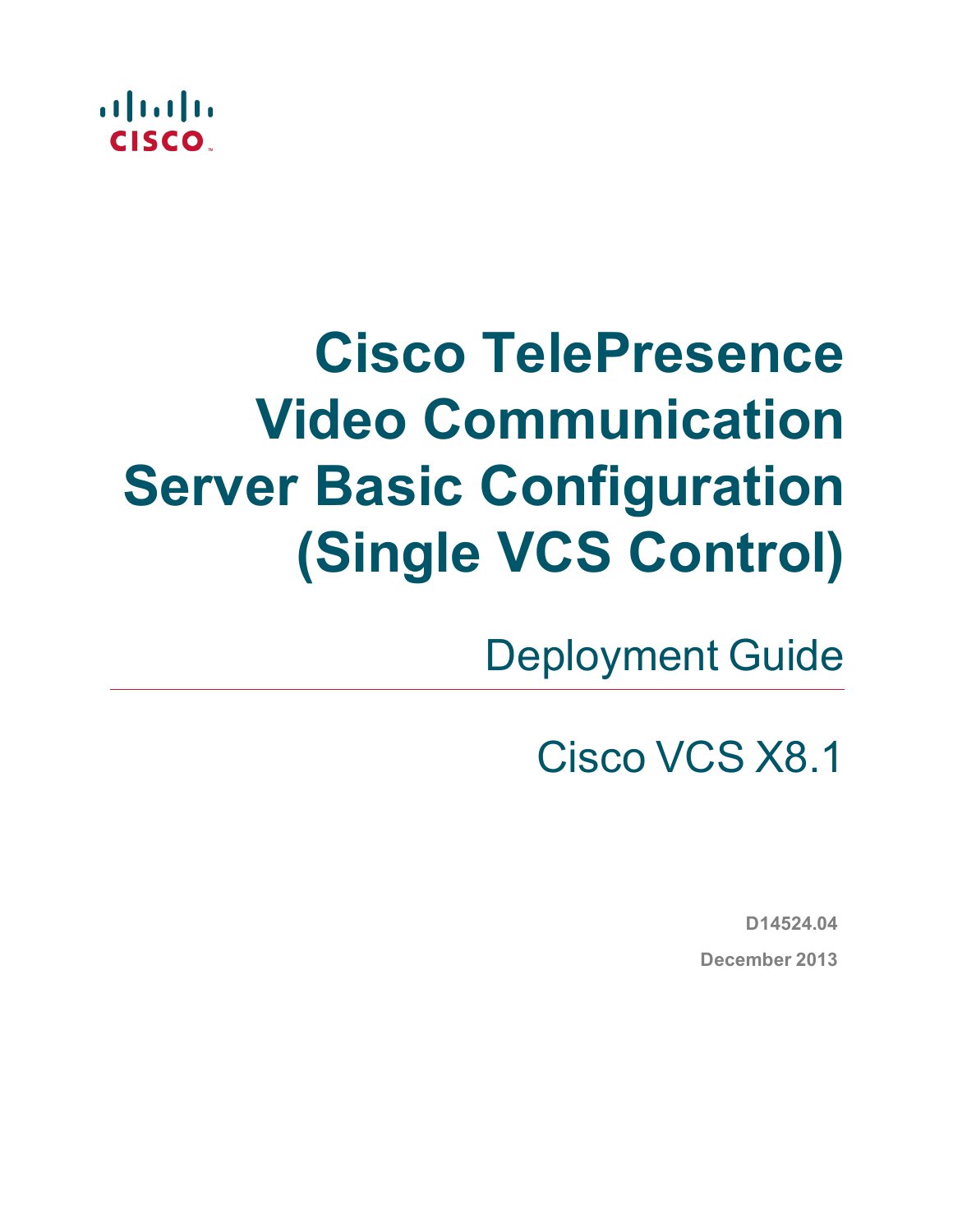## **Contents**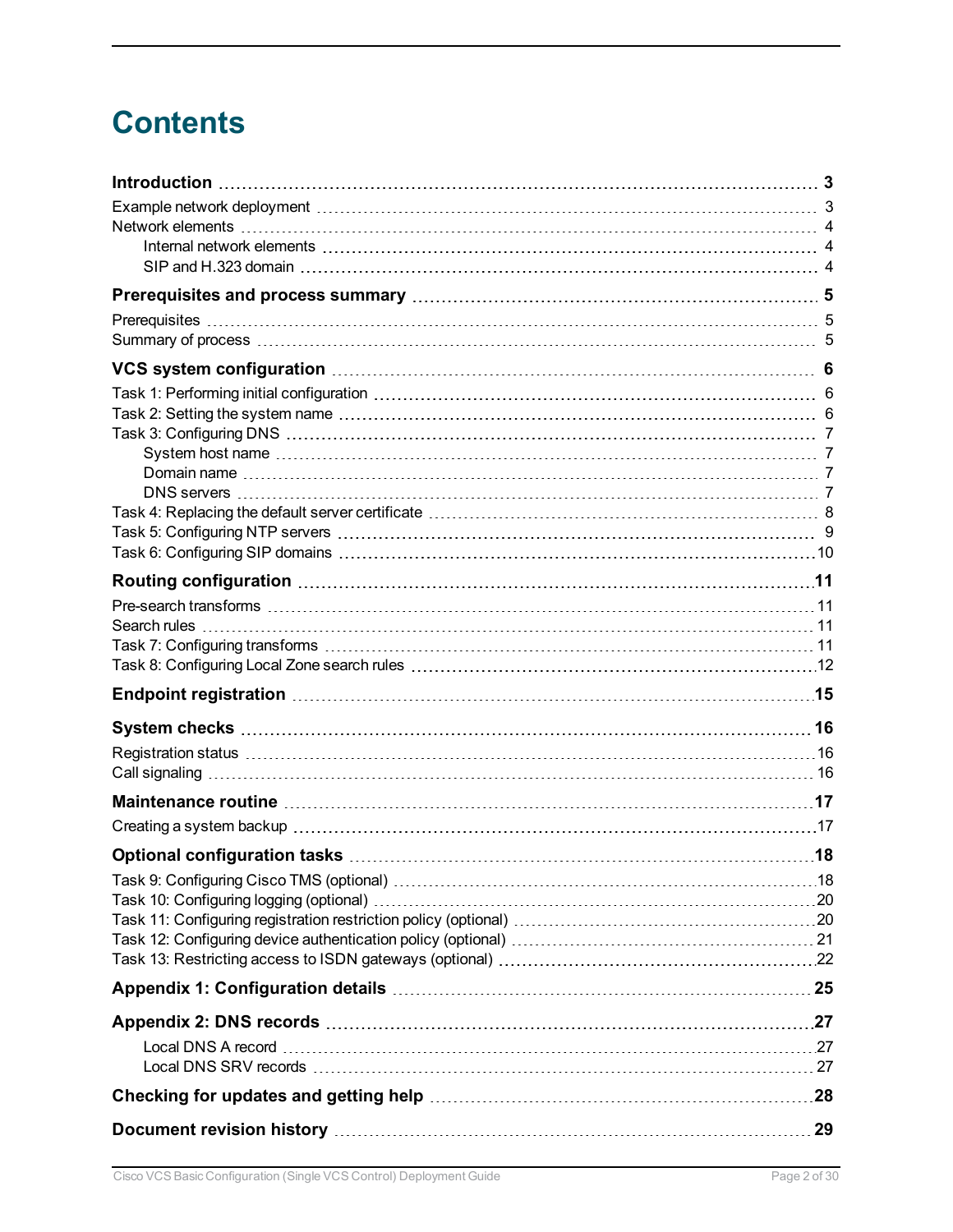## <span id="page-2-0"></span>**Introduction**

The Cisco TelePresence Video Communication Server (VCS) software simplifies session management and control of telepresence conferences. It provides flexible and extensible conferencing applications, enabling organizations to benefit from increased employee productivity and enhanced communication with partners and customers.

The VCS delivers exceptional scalability and resiliency, secure communications, and simplified large-scale provisioning and network administration in conjunction with Cisco TelePresence Management Suite (Cisco TMS).

The VCS interworks transparently with Cisco Unified Communications Manager (Unified CM), bringing rich telepresence services to organizations with Unified CM. It also offers interoperability with third-party unified communications, IP telephony networks, and voice-over-IP (VoIP) systems.

This document describes how to configure a single VCS Control platform for use in a basic video infrastructure deployment. If your deployment includes a VCS Expressway, use *VCS Basic Configuration (Control with Expressway) Deployment Guide* instead.

Detailed reference information is contained in this document's appendices:

- Appendix 1: [Configuration](#page-24-0) details [p.25] lists the VCS configuration details used in this document.
- $\blacksquare$  [Appendix](#page-26-0) 2: DNS records [p.27] describes the DNS records required for this example deployment.

Descriptions of system configuration parameters can be found in *VCS [Administrator](http://www.cisco.com/en/US/products/ps11337/prod_maintenance_guides_list.html) Guide* and the VCS web application's online field help  $\Box$  and page help  $\Box$ .

This document does not describe details of how to deploy a cluster of VCSs, or systems running device provisioning, device authentication or FindMe applications. For more details on these features, see the following documents:

- <sup>n</sup> *VCS Cluster Creation and [Maintenance](http://www.cisco.com/en/US/products/ps11337/products_installation_and_configuration_guides_list.html) Deployment Guide*
- <sup>n</sup> *Cisco TMS [Provisioning](http://www.cisco.com/en/US/products/ps11337/products_installation_and_configuration_guides_list.html) Extension Deployment Guide*
- <sup>n</sup> *FindMe Express [Deployment](http://www.cisco.com/en/US/products/ps11337/products_installation_and_configuration_guides_list.html) Guide*
- <span id="page-2-1"></span><sup>n</sup> *Device [Authentication](http://www.cisco.com/en/US/products/ps11337/products_installation_and_configuration_guides_list.html) on VCS Deployment Guide*

## **Example network deployment**

The example network shown below is used as the basis for the deployment described in this document.

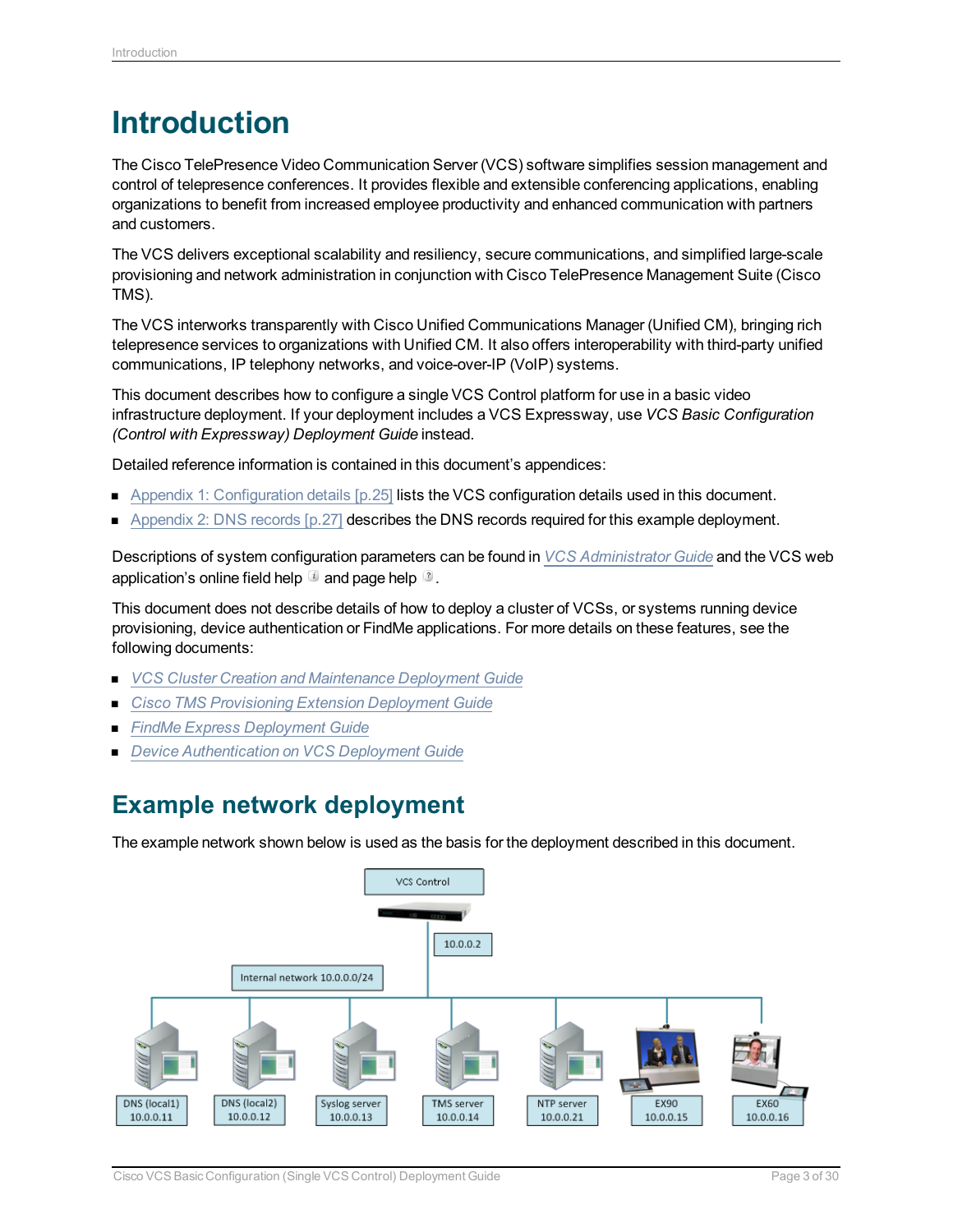## <span id="page-3-0"></span>**Network elements**

### <span id="page-3-1"></span>**Internal network elements**

The internal network elements are devices which are hosted on the organization's local area network.

Elements on the internal network have an internal network domain name. This internal network domain name is not resolvable by a public DNS. For example, the VCS Control is configured with an internally resolvable name of vcsc.internal-domain.net (which resolves to an IP address of 10.0.0.2 by the internal DNS servers).

#### **VCS Control**

The VCS Control is a SIP Registrar & Proxy and H.323 Gatekeeper for devices which are located on the internal network.

#### **EX90 and EX60**

These are example endpoints hosted on the internal network which register to the VCS Control.

#### **DNS (local 1 & local 2)**

DNS servers used by the VCS Control, to perform DNS lookups (resolve network names on the internal network).

#### **DHCP server**

The DHCP server provides host, IP gateway, DNS server, and NTP server addresses to endpoints located on the internal network.

#### **Cisco TMS server**

A management and scheduling server (see Task [9: Configuring](#page-17-1) Cisco TMS (optional) [p.18]).

#### **Syslog server**

A logging server for Syslog messages (see Task 10: [Configuring](#page-19-0) logging (optional) [p.20]).

#### **NTP server**

<span id="page-3-2"></span>An NTP server which provides the clock source used to synchronize devices.

### **SIP and H.323 domain**

The example deployment is configured to route SIP (and H.323) signaling messages for calls made to URIs which use the domain example.com.

The DNS SRV configurations are described in [Appendix](#page-26-0) 2: DNS records [p.27].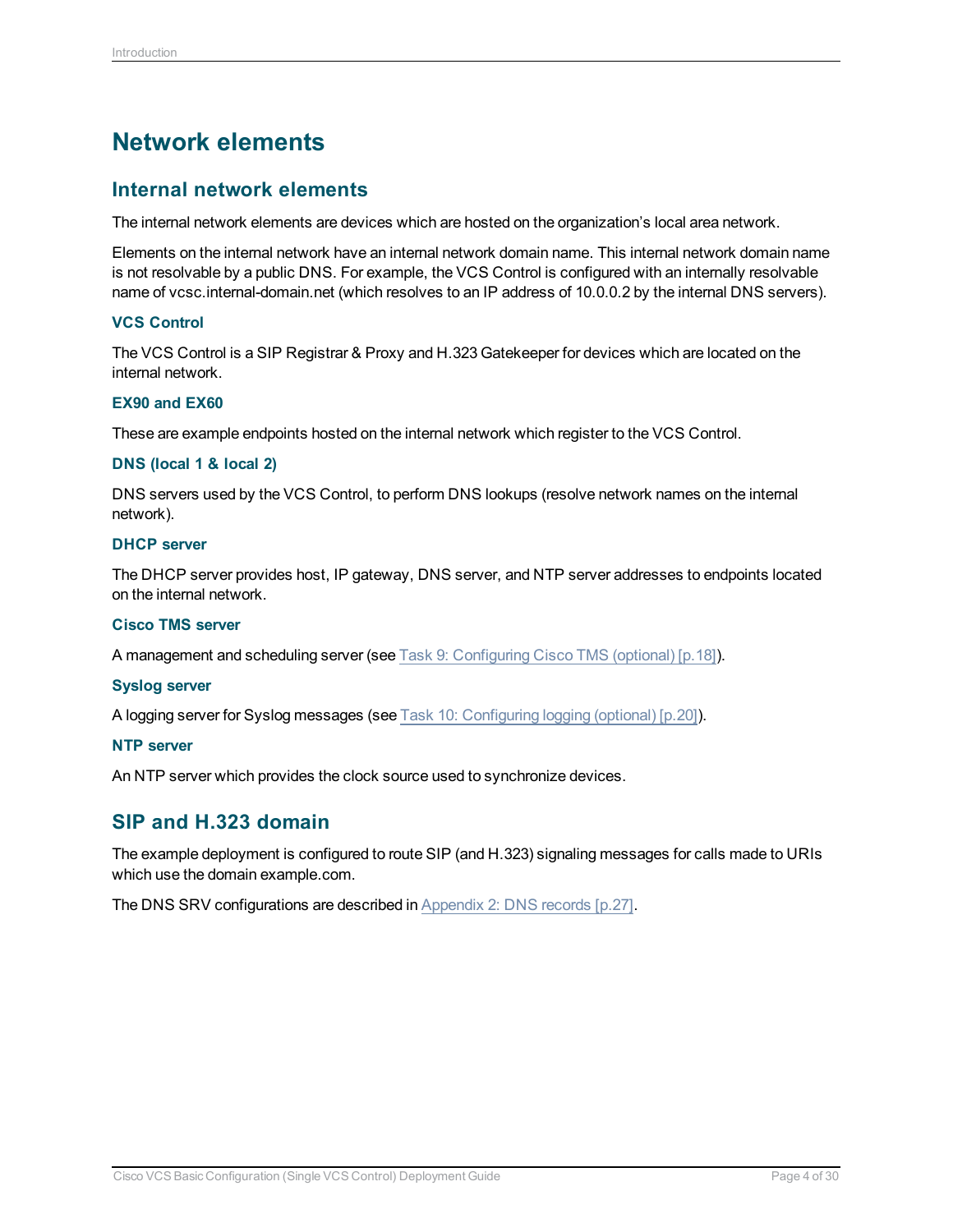## <span id="page-4-0"></span>**Prerequisites and process summary**

## <span id="page-4-1"></span>**Prerequisites**

Before starting the system configuration, make sure you have access to:

- <sup>n</sup> the *VCS [Administrator](http://www.cisco.com/en/US/products/ps11337/prod_maintenance_guides_list.html) Guide* and *VCS [Getting](http://www.cisco.com/en/US/products/ps11337/prod_installation_guides_list.html) Started Guide* (for reference purposes)
- **n** your VCS system
- a PC connected via Ethernet to a LAN which can route HTTP(S) traffic to the VCS
- $\blacksquare$  a web browser running on the PC
- <span id="page-4-2"></span>n a serial interface on the PC and cable (if the initial configuration is to be performed over the serial interface)

## **Summary of process**

The configuration process consists of the following tasks.

#### VCS system configuration:

- $\blacksquare$  Task 1: Performing initial [configuration \[p.6\]](#page-5-1)
- Task 2: Setting the [system](#page-5-2) name [p.6]
- Task 3: [Configuring](#page-6-0) DNS [p.7]
- Task 4: [Replacing](#page-7-0) the default server certificate [p.8]
- Task 5: [Configuring](#page-8-0) NTP servers [p.9]
- Task 6: [Configuring](#page-9-0) SIP domains [p.10]

#### Routing configuration:

- Task 7: [Configuring](#page-10-3) transforms [p.11]
- Task 8: [Configuring](#page-11-0) Local Zone search rules [p.12]

### Optional configuration tasks:

- Task [9: Configuring](#page-17-1) Cisco TMS (optional) [p.18]
- Task 10: [Configuring](#page-19-0) logging (optional) [p.20]
- Task 11: [Configuring](#page-19-1) registration restriction policy (optional) [p.20]
- Task 12: Configuring device [authentication](#page-20-0) policy (optional) [p.21]
- Task 13: [Restricting](#page-21-0) access to ISDN gateways (optional) [p.22]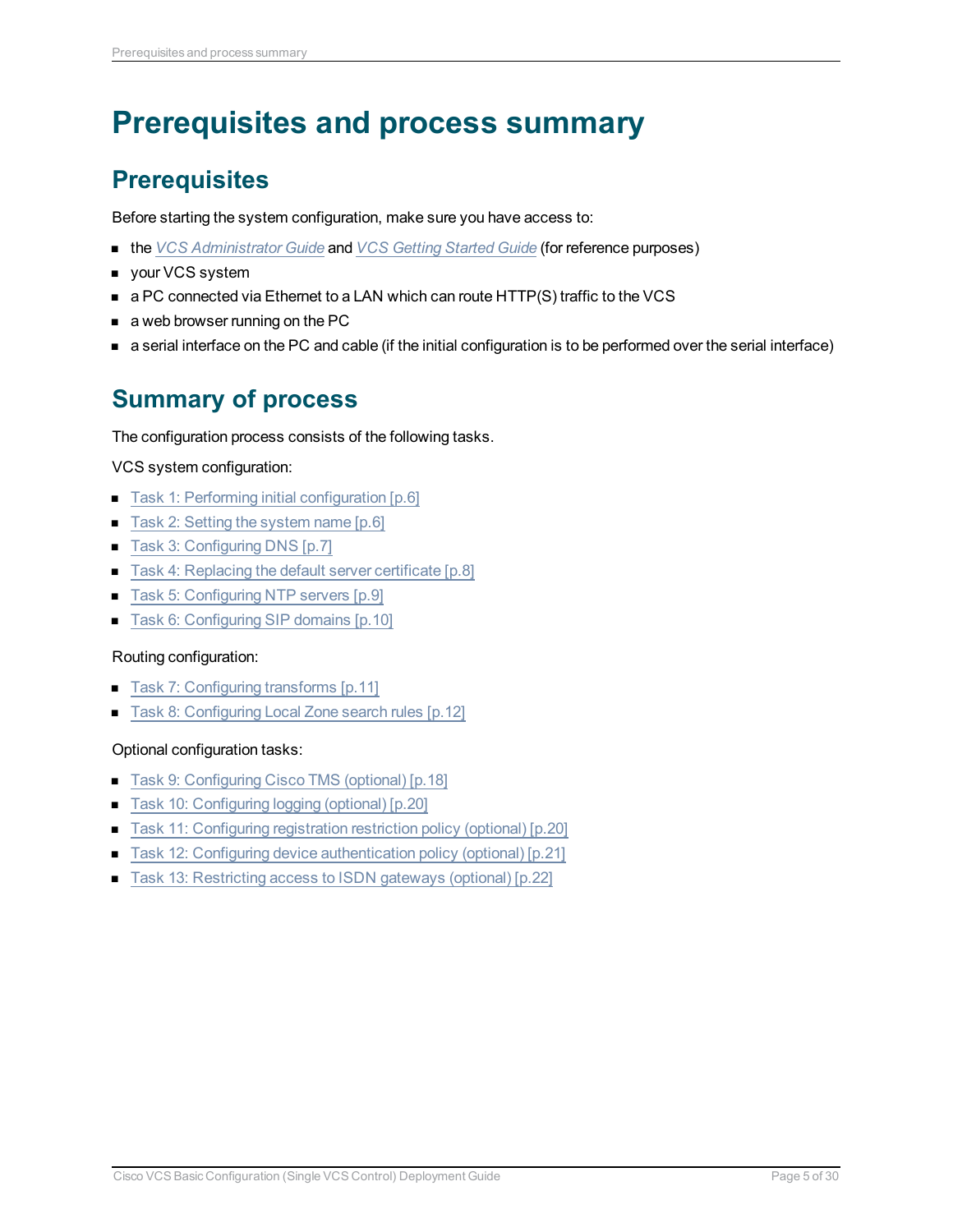## <span id="page-5-1"></span><span id="page-5-0"></span>**VCS system configuration**

## **Task 1: Performing initial configuration**

Assuming the VCS is in the factory delivered state, follow the Initial configuration steps described in the *VCS Getting Started Guide* to configure the basic network parameters:

- LAN1 IP (IPv4 or IPv6) address
- $\blacksquare$  Subnet mask (if using IPv4)
- Default Gateway IP address (IPv4 or IPv6)

Note that VCS requires a static IP address (it will not pick up an IP address from a DHCP server).

The initial configuration can be performed in one of three ways:

- using a serial cable
- via the front panel of the VCS appliance
- via the default IP address of 192, 168, 0, 100

See the "Initial configuration" section in *VCS Getting Started Guide* for details.

This deployment guide is based on configuration using the web interface. If you cannot access the VCS using the web interface after completing the initial configuration (assigning the IP address), speak to your network administrator.

The follow configuration values are used in the example deployment:

| LAN1 IPv4 address | 10.0.0.2      |
|-------------------|---------------|
| IPv4 gateway      | 10.0.0.1      |
| LAN1 subnet mask  | 255.255.255.0 |

### <span id="page-5-2"></span>**Task 2: Setting the system name**

The **System name** defines the name of the VCS.

The **System name** appears in various places in the web interface, and in the display on the front panel of the appliance (so that you can identify it when it is in a rack with other systems). The system name is also used by Cisco TMS.

You are recommended to give the VCS a name that allows you to easily and uniquely identify it. If the system name is longer than 16 characters, only the last 16 characters will be shown in the display on the front panel.

To configure the **System name**:

- 1. Go to **System > Administration**.
- 2. Configure the **System name** as follows:

**System name** Enter **VCSc** 

3. Click **Save**.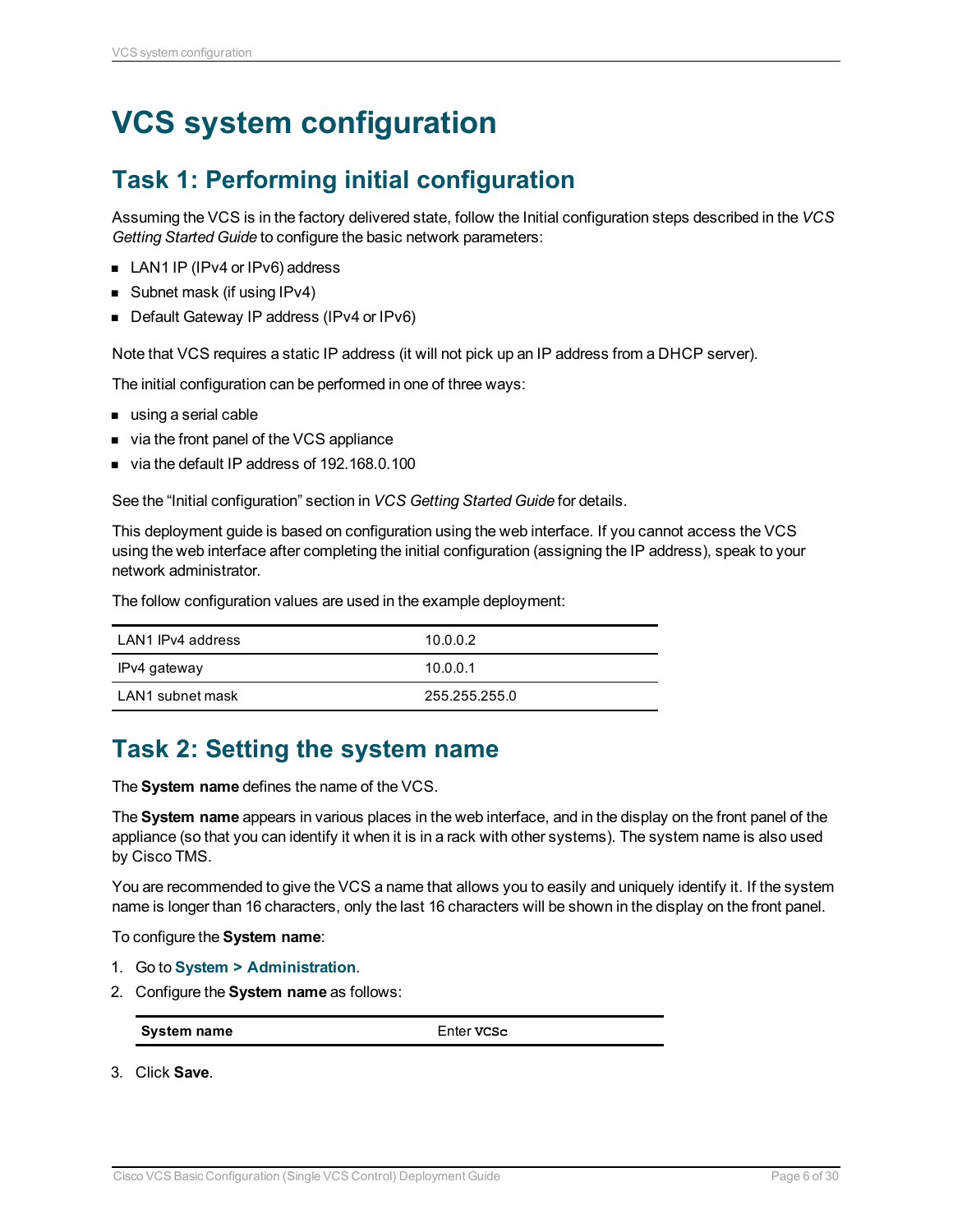| System administration |                 | You are here: System > Administration |
|-----------------------|-----------------|---------------------------------------|
| System name           |                 |                                       |
| System name           | VCSc<br>$\iota$ |                                       |

## <span id="page-6-0"></span>**Task 3: Configuring DNS**

### <span id="page-6-1"></span>**System host name**

The **System host name** defines the DNS hostname that this system is known by. Note that this is not the fully-qualified domain name, just the host label portion.

Note that <**System host name**>.<**Domain name**> = FQDN of this VCS.

To configure the **System host name**:

- 1. Go to **System > DNS**.
- 2. Configure the **System host name** as follows:

| System host name | Enter vese |  |
|------------------|------------|--|
|------------------|------------|--|

<span id="page-6-2"></span>3. Click **Save**.

### **Domain name**

The **Domain name** is the name to append to an unqualified host name before querying the DNS server.

To configure the **Domain name**:

- 1. Go to **System > DNS**.
- 2. Configure the **Domain name** as follows:

| Domain name<br>Enter internal-domain.net |  |
|------------------------------------------|--|
|------------------------------------------|--|

<span id="page-6-3"></span>3. Click **Save**.

### **DNS servers**

The DNS server addresses are the IP addresses of up to 5 domain name servers to use when resolving domain names. You must specify at least one default DNS server to be queried for address resolution if you want to either:

- **n** use FQDNs (Fully Qualified Domain Names) instead of IP addresses when specifying external addresses (for example for LDAP and NTP servers, neighbor zones and peers)
- use features such as URI dialing or ENUM dialing

The VCS only queries one server at a time; if that server is not available the VCS will try another server from the list.

In the example deployment 2 DNS servers are configured for each VCS, which provides a level of DNS server redundancy. The VCS Control is configured with DNS servers which are located on the internal network.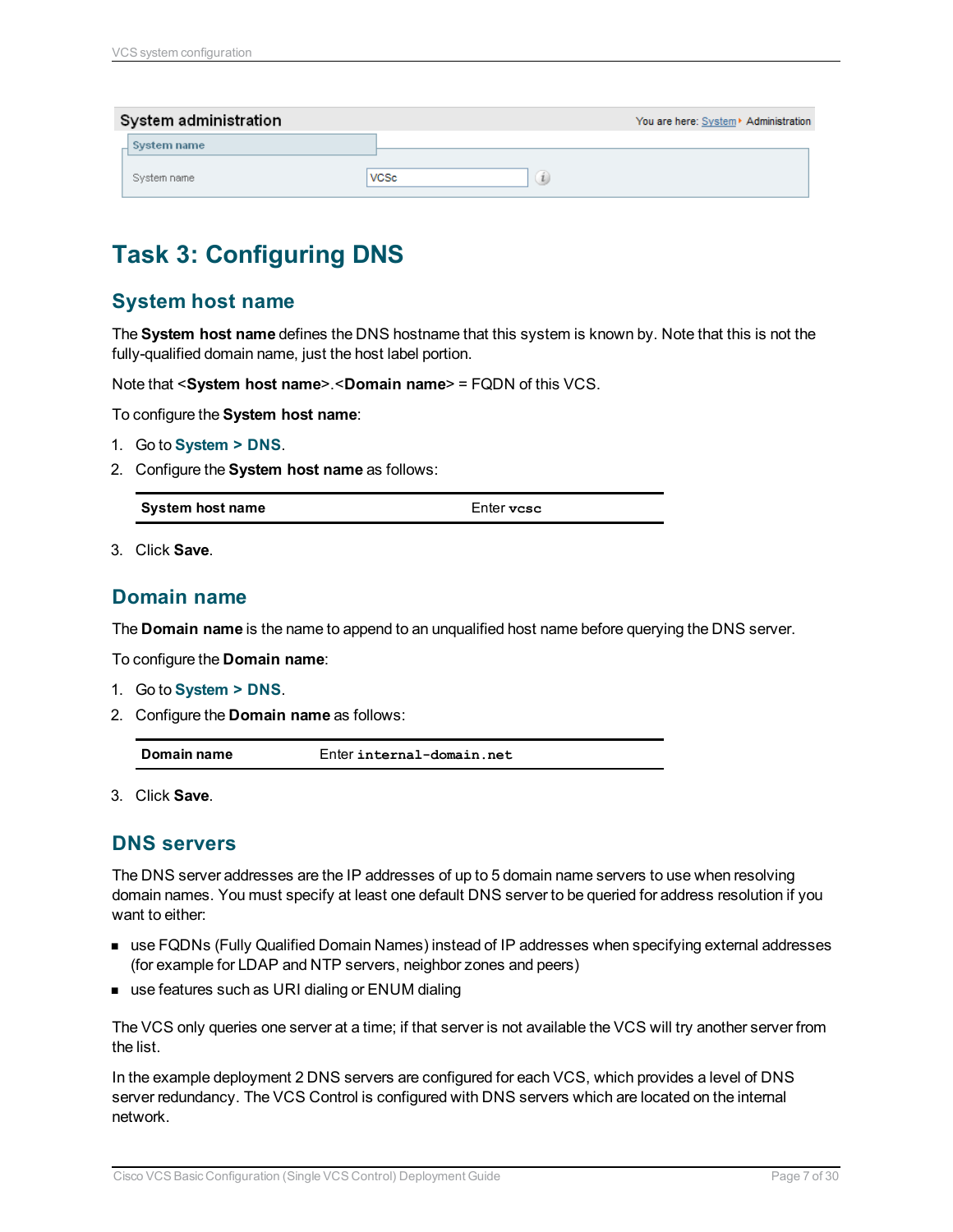#### To configure the **Default DNS server** addresses:

- 1. Go to **System > DNS**.
- 2. Configure the DNS server **Address** fields as follows:

| <b>Address 1</b> | Enter 10.0.0.11 |
|------------------|-----------------|
| <b>Address 2</b> | Enter 10.0.0.12 |

#### 3. Click **Save**.

| <b>DNS</b>                 |                     |                                                              |               |  |
|----------------------------|---------------------|--------------------------------------------------------------|---------------|--|
| <b>DNS settings</b>        |                     |                                                              |               |  |
| Local host name            | <b>VCSC</b>         |                                                              | (i)           |  |
| Domain name                | internal-domain.net |                                                              | (i)           |  |
| DNS requests port range    |                     | Use the ephemeral port range $\left  \mathbf{v} \right $ (i) |               |  |
| <b>Default DNS servers</b> |                     |                                                              |               |  |
| Address 1                  | 10.0.0.11           |                                                              | (i)           |  |
| Address 2                  | 10.0.0.12           |                                                              | (i)           |  |
| Address 3                  |                     |                                                              | (i)           |  |
| Address 4                  |                     |                                                              | (i)           |  |
| Address 5                  |                     |                                                              | $\circled{i}$ |  |
|                            |                     |                                                              |               |  |

### <span id="page-7-0"></span>**Task 4: Replacing the default server certificate**

For extra security, you may want to have the VCS communicate with other systems (such as LDAP servers, neighbor VCSs, or clients such as SIP endpoints and web browsers) using TLS encryption.

For this to work successfully in a connection between a client and server:

- n The server must have a certificate installed that verifies its identity. This certificate must be signed by a Certificate Authority (CA).
- The client must trust the CA that signed the certificate used by the server.

The VCS allows you to install appropriate files so that it can act as either a client or a server in connections using TLS. The VCS can also authenticate client connections (typically from a web browser) over HTTPS. You can also upload certificate revocation lists (CRLs) for the CAs used to verify LDAP server and HTTPS client certificates.

The VCS can generate server certificate signing requests (CSRs). This removes the need to use an external mechanism to generate and obtain certificate requests.

For secure communications (HTTPS and SIP/TLS) we recommend that you replace the VCS default certificate with a certificate generated by a trusted certificate authority.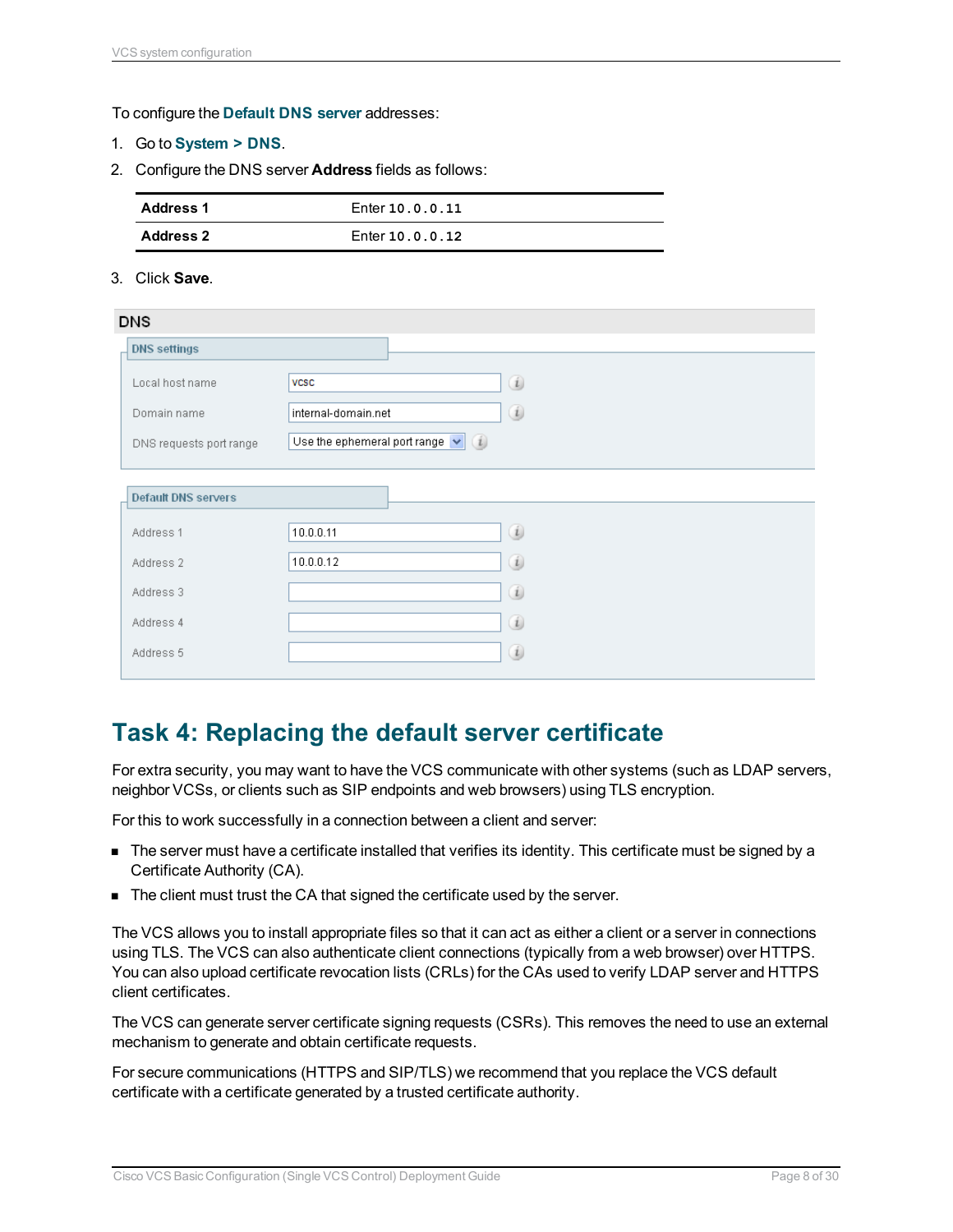Note that in connections:

- to an endpoint, the VCS acts as the TLS server
- to an LDAP server, the VCS is a client
- **Detween two VCS systems, either VCS may be the client with the other VCS being the TLS server**
- $\blacksquare$  via HTTPS, the web browser is the client and the VCS is the server

TLS can be difficult to configure. For example, when using it with an LDAP server we recommend that you confirm that your system is working correctly before you attempt to secure the connection with TLS. You are also recommended to use a third party LDAP browser to verify that your LDAP server is correctly configured to use TLS.

**Note:** be careful not to allow your CA certificates or CRLs to expire as this may cause certificates signed by those CAs to be rejected.

To load the trusted CA list, go to **Maintenance > Security certificates > Trusted CA certificate**.

To generate a CSR and/or upload the VCS's server certificate, go to **Maintenance > Security certificates > Server certificate**.

<span id="page-8-0"></span>For full information, see *VCS Certificate Creation and Use [Deployment](http://www.cisco.com/en/US/products/ps11337/products_installation_and_configuration_guides_list.html) Guide*.

## **Task 5: Configuring NTP servers**

The **NTP server** address fields set the IP addresses or Fully Qualified Domain Names (FQDNs) of the NTP servers to be used to synchronize system time.

The **Time zone** sets the local time zone of the VCS.

To configure the NTP server address and Time zone:

- 1. Go to **System > Time**.
- 2. Configure the fields as follows:

| NTP server 1 | Enter 10.0.0.21     |
|--------------|---------------------|
| Time zone    | GMT in this example |

3. Click **Save**.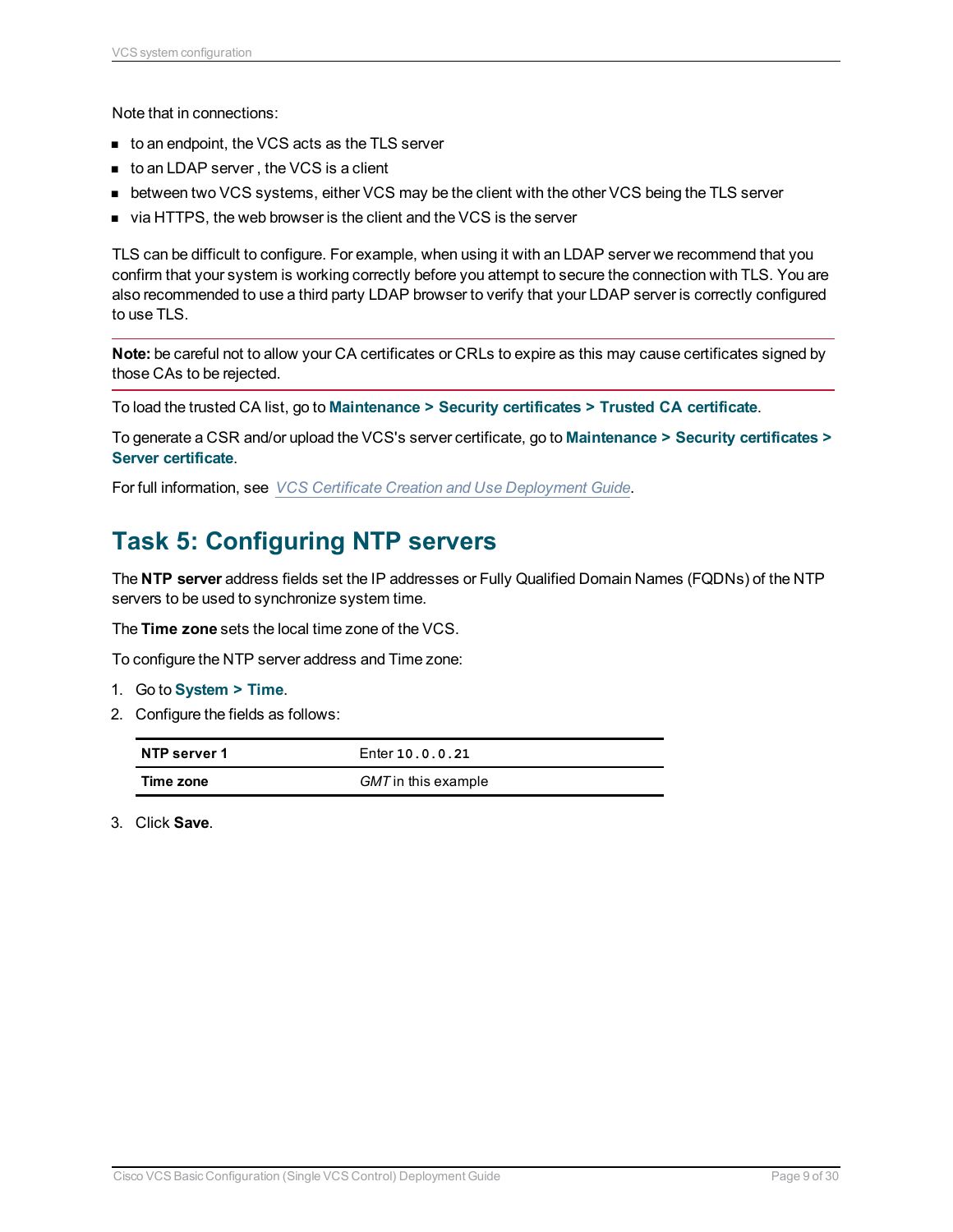| Time               |                          | You are here: System Fime             |
|--------------------|--------------------------|---------------------------------------|
| <b>NTP servers</b> |                          |                                       |
| NTP server 1       | Address 10.0.0.21<br>(i) | $\vee$ (i)<br>Authentication Disabled |
| NTP server 2       | $\omega$<br>Address      | $\vee$ 0<br>Authentication Disabled   |
| NTP server 3       | (i)<br>Address           | $\vee$ (i)<br>Authentication Disabled |
| NTP server 4       | (i)<br>Address           | $\vee$ (i)<br>Authentication Disabled |
| NTP server 5       | (i)<br>Address           | $\vee$ (i)<br>Authentication Disabled |
|                    |                          |                                       |
| <b>Time zone</b>   |                          |                                       |
| Time zone          | $\vee$ (i)<br>GMT        |                                       |
| Save               |                          |                                       |

## <span id="page-9-0"></span>**Task 6: Configuring SIP domains**

The VCS acts as a SIP Registrar for configured SIP domains, accepting registration requests for any SIP endpoints attempting to register with an alias that includes these domains.

- <sup>n</sup> Registration restriction (Allow or Deny) rules can be configured to limit acceptable registrations. See [Task](#page-19-1) 11: [Configuring](#page-19-1) registration restriction policy (optional) [p.20].
- <sup>n</sup> If authentication is enabled, only devices that can properly authenticate themselves will be allowed to register.

To configure a SIP domain:

- 1. Go to **Configuration > Domains**.
- 2. Click **New**.
- 3. Enter the domain name into the **Name** field, such as **example.com**.
- 4. Click **Create domain**.
- 5. The **Domains** page displays all configured SIP domain names.

| <b>Domains</b>          |             | You are here: Configuration > Domains > New |
|-------------------------|-------------|---------------------------------------------|
| Configuration           |             |                                             |
| Domain name             | example.com | $\hat{u}$                                   |
| Create domain<br>Cancel |             |                                             |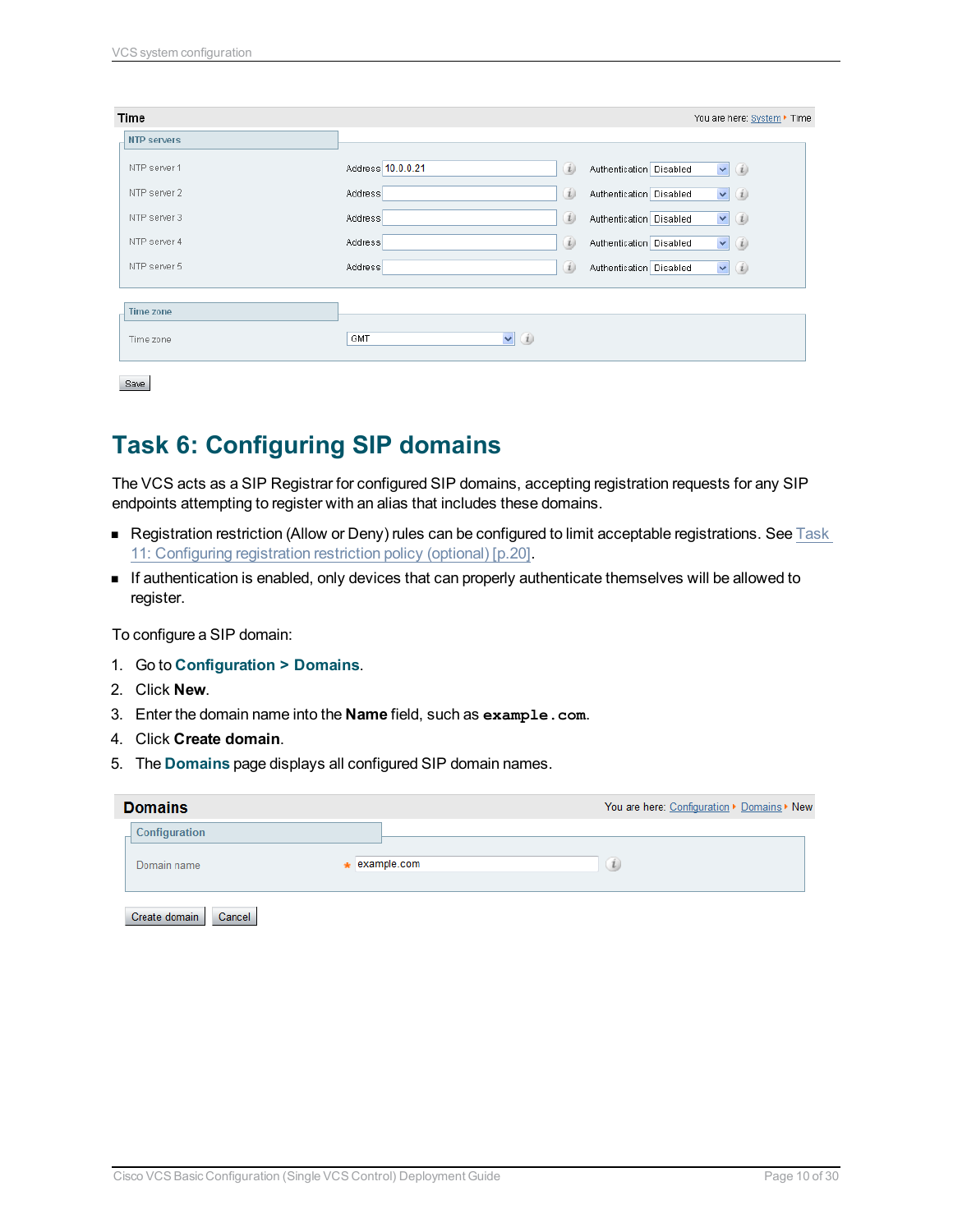## <span id="page-10-0"></span>**Routing configuration**

### <span id="page-10-1"></span>**Pre-search transforms**

Pre-search transform configuration allows the destination alias (called address) in an incoming search request to be modified. The transformation is applied by the VCS before any searches take place, either locally or to external zones.

The pre-search transform configuration described in this document is used to standardize destination aliases originating from both H.323 and SIP devices. This means that the same call searches will work for calls from both H.323 and SIP endpoints.

For example, if the called address is an H.323 E.164 alias "01234", the VCS will automatically append the configured domain name (in this case example.com) to the called address (that is, 01234@example.com making it into a URI), before attempting to set up the call.

- Pre-search transforms should be used with care because they apply to all signaling messages if they match, they will affect the routing of Unified Communications messages, provisioning and presence requests as well as call requests.
- Transformations can also be carried out in search rules consider whether it is best to use a pre-search transform or a search rule to modify the called address to be looked up.

## <span id="page-10-2"></span>**Search rules**

Search rules define how the VCS routes calls (to destination zones) in specific call scenarios. When a search rule is matched, the destination alias can be modified according to the conditions defined in the search rule.

The search rules described in this document are used to ensure that SIP (and H.323) endpoints can dial H.323 devices that have registered E.164 numbers or H.323 IDs without a domain portion. The search rules first search for received destination aliases without the domain portion of the URI, and then search with the full URI.

The routing configuration in this document searches for destination aliases that have valid SIP URIs (that is, using a valid SIP domain, such as  $id@domain$ .

You can configure routing which enables calls to unregistered devices on an internal network (routing to the addresses of IP of the devices) by configuring a search rule with a mode of *Any IP address* with target Local Zone. However this is not recommended (and not described in this document). The best practice is to register all devices and route using destination aliases.

## <span id="page-10-3"></span>**Task 7: Configuring transforms**

The pre-search transform configuration described in this document is used to standardize destination aliases originating from both H.323 and SIP devices.

The following transform modifies the destination alias of all call attempts made to destination aliases which do not contain an '@'. The old destination alias has @example.com appended to it. This has the effect of standardizing all called destination aliases into a SIP URI format.

To configure the transform: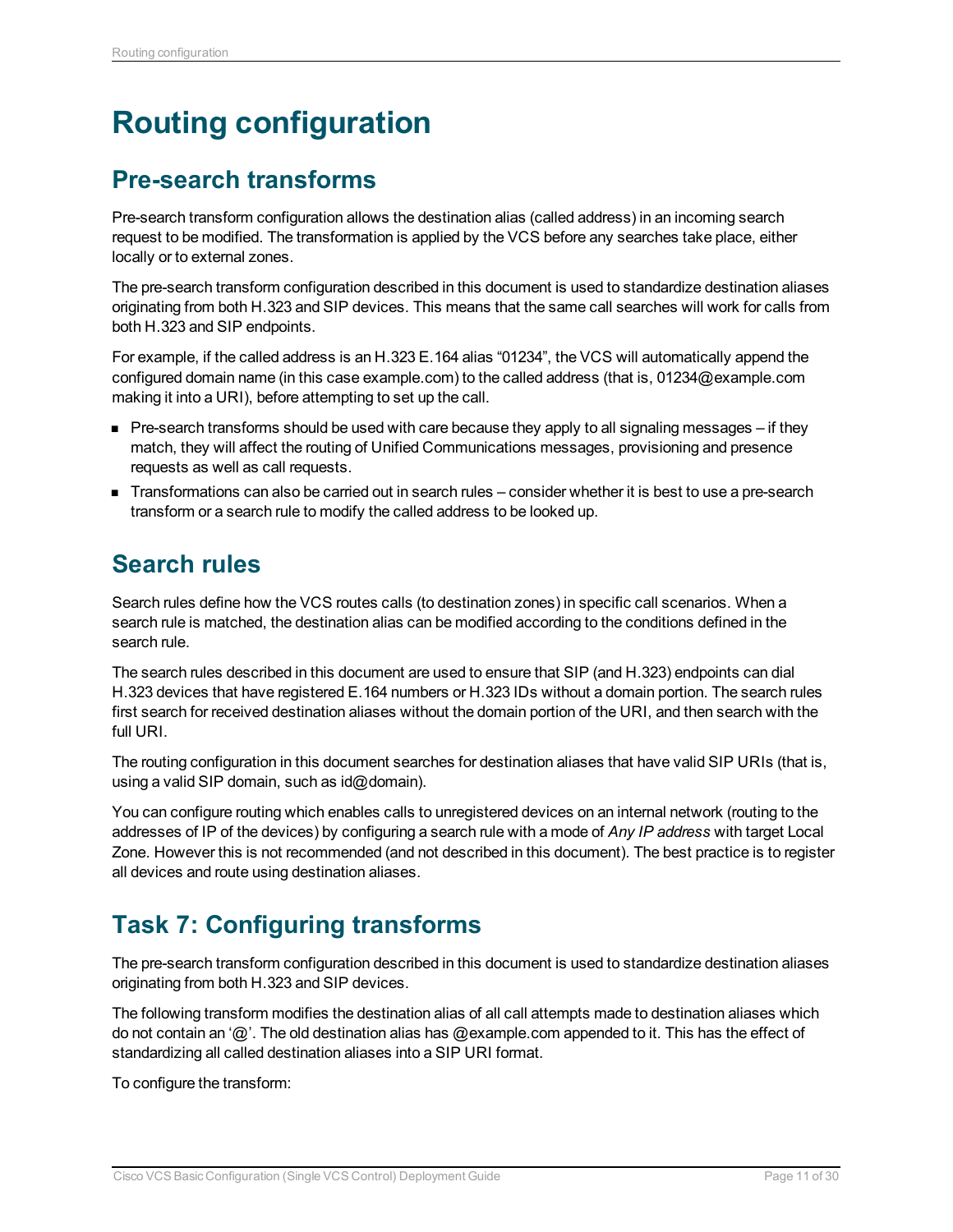- 1. Go to **Configuration > Dial plan > Transforms**.
- 2. Click **New**.
- 3. Configure the transform fields as follows:

| Priority                | Enter 1                                           |
|-------------------------|---------------------------------------------------|
| <b>Description</b>      | Enter Transform destination aliases to URI format |
| Pattern type            | Regex                                             |
| <b>Pattern string</b>   | Enter $(1^0$ ( $\ast$ )                           |
| <b>Pattern behavior</b> | Replace                                           |
| <b>Replace string</b>   | $Enter \10$ example.com                           |
| <b>State</b>            | Enabled                                           |

4. Click **Create transform**.

| <b>Create transform</b> | You are here: Configuration > Dial plan > Transforms > Create transform |
|-------------------------|-------------------------------------------------------------------------|
| Configuration           |                                                                         |
| Priority                | (i)<br>1                                                                |
| Description             | (i)<br>Transform destination aliases to URI format                      |
| Pattern type            | Regex $\vee$ ( <i>i</i> )                                               |
| Pattern string          | (i)<br>$*$ (( $^*$ ( $^*$ ))                                            |
| Pattern behavior        | $\vee$ (i)<br>Replace                                                   |
| Replace string          | $\circled{i}$<br>M@example.com                                          |
| State                   | Enabled $\vert \mathbf{v} \vert$ $(i)$                                  |
|                         |                                                                         |

<span id="page-11-0"></span>Create transform | Cancel

### **Task 8: Configuring Local Zone search rules**

To configure the search rules to route calls to the Local Zone (to locally registered endpoint aliases):

- 1. Go to **Configuration > Dial plan > Search rules**.
- 2. Select the check box next to the default search rule (**LocalZoneMatch**).
- 3. Click **Delete**.

(The default search rule is being deleted and replaced with a more specific configuration.)

- 4. Click **OK**.
- 5. Click **New**.
- 6. Configure the search rule fields as follows:

| Rule name          | Enter Local zone - no domain                             |  |  |
|--------------------|----------------------------------------------------------|--|--|
| <b>Description</b> | Enter Search local zone for H.323 devices (strip domain) |  |  |
| <b>Priority</b>    | Enter 48                                                 |  |  |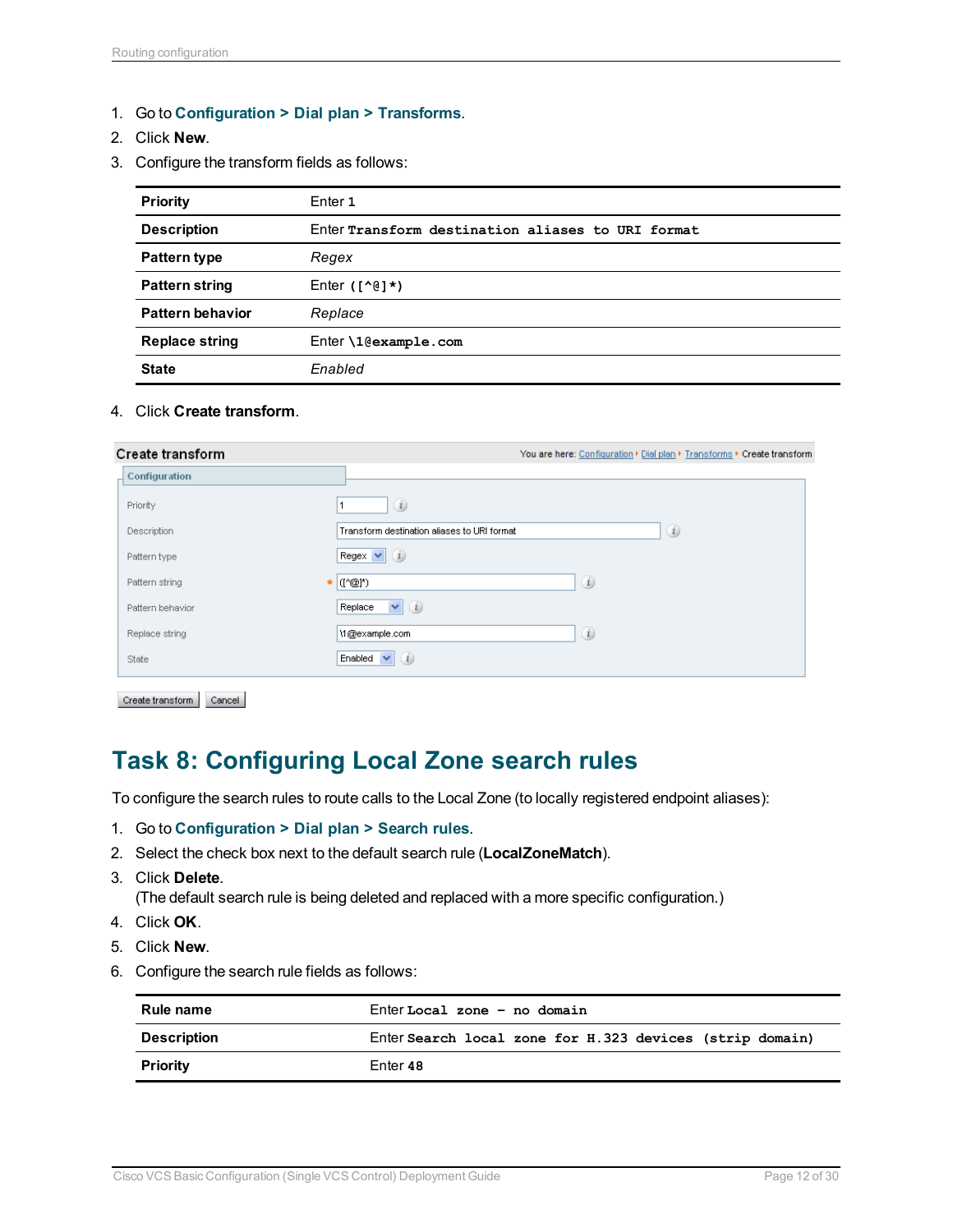| <b>Protocol</b>               | Any                             |
|-------------------------------|---------------------------------|
| <b>Source</b>                 | Any                             |
| Request must be authenticated | No                              |
| <b>Mode</b>                   | Alias pattern match             |
| <b>Pattern type</b>           | Regex                           |
| <b>Pattern string</b>         | Enter $( . + )$ @example.com. * |
| <b>Pattern behavior</b>       | Replace                         |
| <b>Replace string</b>         | Enter $\lambda$ 1               |
| On successful match           | Continue                        |
| <b>Target</b>                 | LocalZone                       |
| <b>State</b>                  | Enabled                         |

#### 7. Click **Create search rule**.

| Create search rule            | You are here: Configuration > Dial plan > Search rules > Create search rule |
|-------------------------------|-----------------------------------------------------------------------------|
| <b>Configuration</b>          |                                                                             |
| Rule name                     | (i)<br>Local zone - no domain                                               |
| Description                   | Search local zone for H.323 devices (strip domain) $(i)$                    |
| Priority                      | (i)<br>48<br>÷                                                              |
| Protocol                      | $\checkmark$<br>(i)<br>Any                                                  |
| Source                        | (i)<br>$\checkmark$<br>Any                                                  |
| Request must be authenticated | No $\vee$ 0                                                                 |
| Mode                          | Alias pattern match $\left  \mathbf{v} \right $ (i)                         |
| Pattern type                  | Regex $\mathbf{v}$ (i)                                                      |
| Pattern string                | (i)<br>(.+)@example.com.*<br>ŵ                                              |
| Pattern behavior              | Replace $\vert \mathbf{v} \vert$ $(i)$                                      |
| Replace string                | (i)<br>$\lambda$ 1                                                          |
| On successful match           | (i)<br>Continue $\vert \mathbf{v} \vert$                                    |
| Target                        | $\vee$ (i)<br>LocalZone                                                     |
| State                         | Enabled $\vert \mathbf{v} \vert$<br>(i)                                     |
|                               |                                                                             |

Create search rule | Cancel

- 8. Click **New**.
- 9. Configure the search rule fields as follows:

**Rule name** Enter **Local zone – full URI**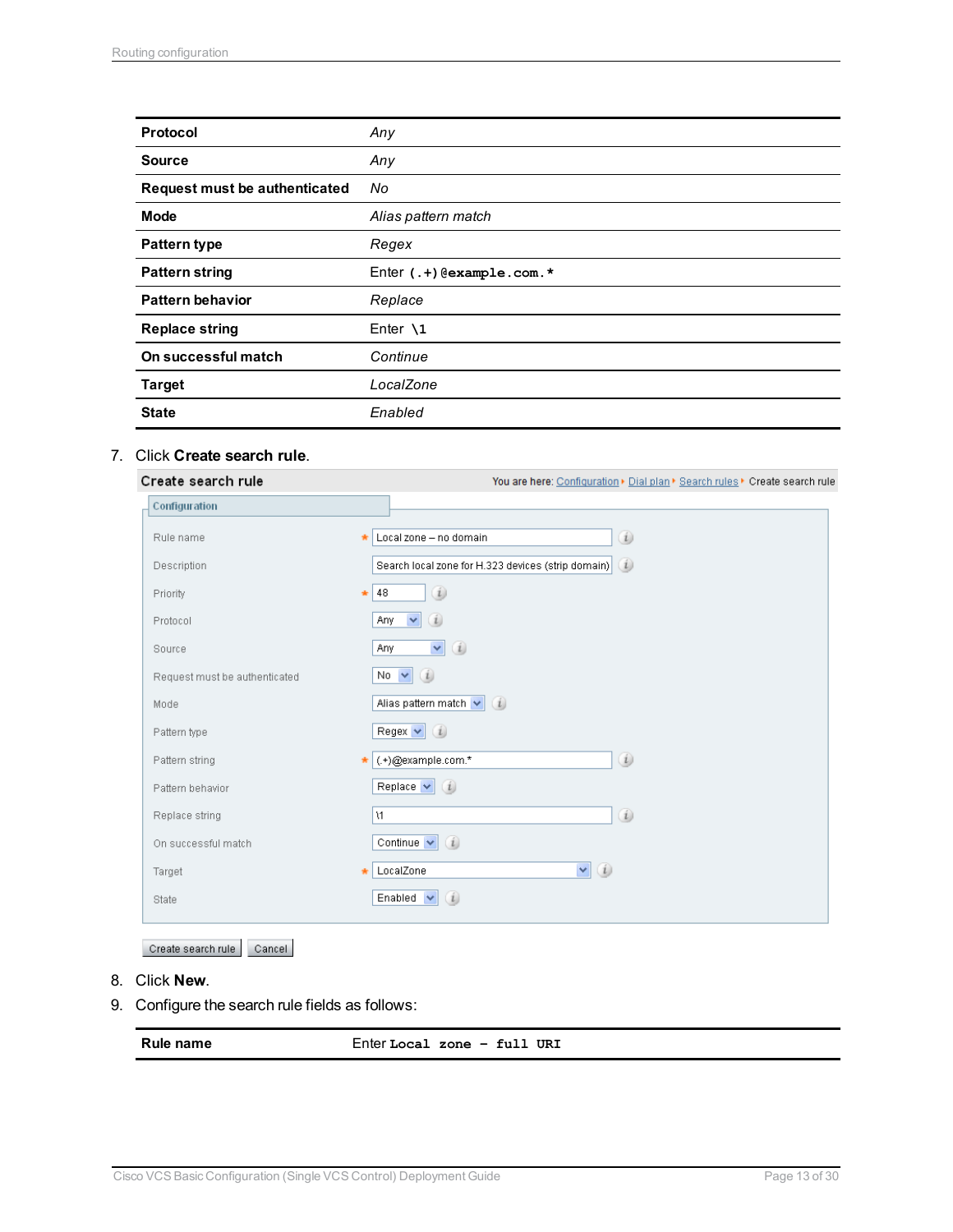| <b>Description</b>                      | Enter Search local zone for SIP and H.323 devices with a<br>domain |  |
|-----------------------------------------|--------------------------------------------------------------------|--|
| <b>Priority</b>                         | Enter 50                                                           |  |
| Protocol                                | Any                                                                |  |
| <b>Source</b>                           | Any                                                                |  |
| <b>Request must be</b><br>authenticated | No                                                                 |  |
| Mode                                    | Alias pattern match                                                |  |
| <b>Pattern type</b>                     | Regex                                                              |  |
| <b>Pattern string</b>                   | Enter $( . + )$ @example.com. *                                    |  |
| <b>Pattern behavior</b>                 | Leave                                                              |  |
| On successful match                     | Continue                                                           |  |
| <b>Target</b>                           | LocalZone                                                          |  |
| <b>State</b>                            | Enabled                                                            |  |

#### 10. Click **Create search rule**.

#### Create search rule

Configuration

Rule name

Local zone - full URI  $(i)$ 

You are here: Configuration  $\blacktriangleright$  Dial plan  $\blacktriangleright$  Search rules  $\blacktriangleright$  Create search rule

| Description                   | --<br>local zone for SIP and H.323 devices with a domain $(i)$ |
|-------------------------------|----------------------------------------------------------------|
| Priority                      | (i)<br>50<br>$\frac{1}{2\pi}$                                  |
| Protocol                      | (i)<br>$\checkmark$<br>Any                                     |
| Source                        | $\vee$ (i)<br>Any                                              |
| Request must be authenticated | No $\vee$ 0                                                    |
| Mode                          | Alias pattern match $\left \mathbf{v}\right $ (i)              |
| Pattern type                  | Regex $\mathbf{v}$ (i)                                         |
| Pattern string                | (i)<br>(.+)@example.com.*<br>$\star$                           |
| Pattern behavior              | $\vee$ (i)<br>Leave                                            |
| On successful match           | Continue $\vert \mathbf{v} \vert$ ( <i>i</i> )                 |
| Target                        | $\vee$ (i)<br>LocalZone<br>$\star$                             |
| State                         | Enabled $\vert \mathbf{v} \vert$ ( <i>i</i> )                  |
|                               |                                                                |

Create search rule Cancel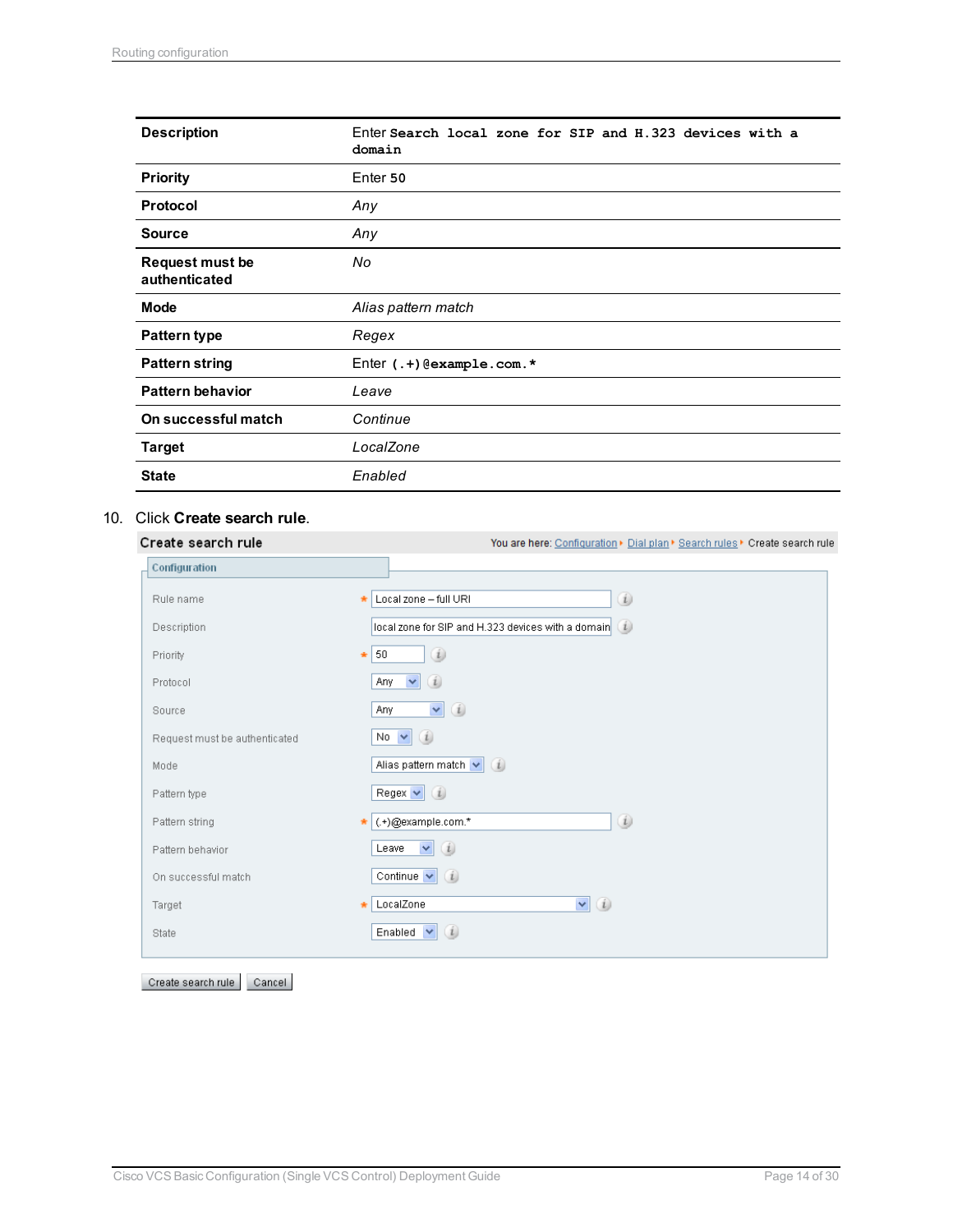## <span id="page-14-0"></span>**Endpoint registration**

There are two endpoints shown in the example network configuration diagram.

| <b>Endpoint</b> | <b>IP</b> address | <b>Network</b>   |
|-----------------|-------------------|------------------|
| EX90            | 10.0.0.15         | Internal network |
| EX60            | 10.0.0.16         | Internal network |

Following the system configuration, endpoint registration should be possible using the following endpoint configuration details:

| <b>EX90 (uses SIP protocol)</b>    |                           |  |  |
|------------------------------------|---------------------------|--|--|
| SIP URI                            | user.one.ex90@example.com |  |  |
| SIP Proxy1                         | vcsc.internal-domain.net  |  |  |
| EX60 (uses H.323 and SIP protocol) |                           |  |  |
| <b>H.323 ID</b>                    | user.two.mxp@example.com  |  |  |
| H.323 E.164                        | 7654321                   |  |  |
| Gatekeeper IP Address              | vcsc.internal-domain.net  |  |  |
| <b>SIP URI</b>                     | user.two.mxp@example.com  |  |  |
| SIP Proxy1                         | vcsc.internal-domain.net  |  |  |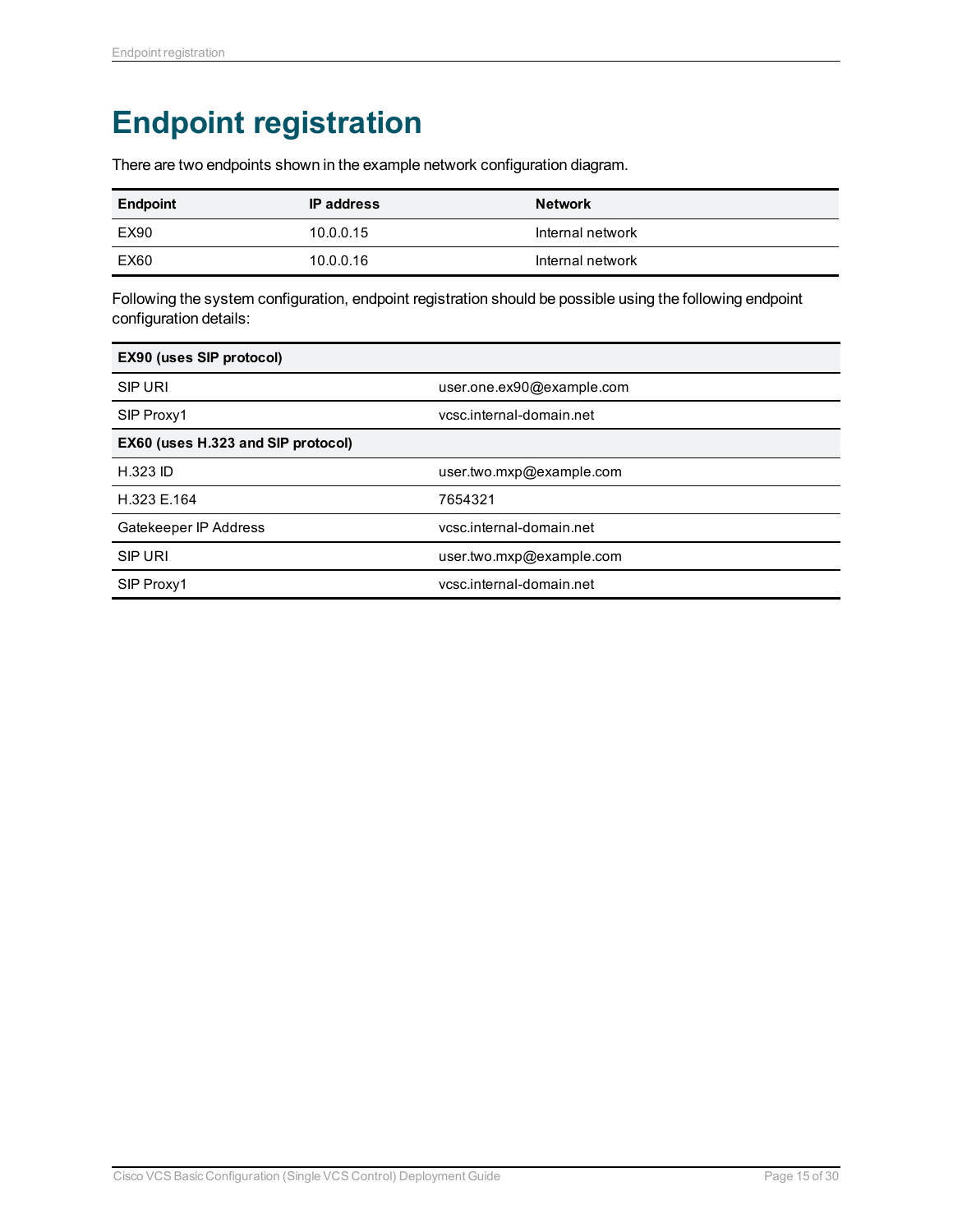## <span id="page-15-0"></span>**System checks**

## <span id="page-15-1"></span>**Registration status**

Check that all endpoints which are expected to be registered are actually registered to the relevant VCS, and that they are registering the expected aliases. All successfully registered endpoints are listed on **Status > Registrations > By device**.

If the expected endpoints are not registered:

- <sup>n</sup> Review the endpoint's registration configuration: is it configured to register with the VCS Expressway if located on the external network / internet, and to register with the VCS Control if located on the internal network?
- Review the SIP domains (Task 6: [Configuring](#page-9-0) SIP domains [p.10]).
- **n** Review any registration restriction configuration applied to the VCS (optional, see Task 11: [Configuring](#page-19-1) [registration](#page-19-1) restriction policy (optional) [p.20]).

## <span id="page-15-2"></span>**Call signaling**

If calls do not complete, despite the endpoints being successfully registered to a VCS:

- Review the VCS Control search rule configuration.
- <sup>n</sup> Check the search history page for search attempts and failures (**Status > Search history**).
- <sup>n</sup> Check the Event Log for call connection failure reasons (**Status > Logs > Event Log**).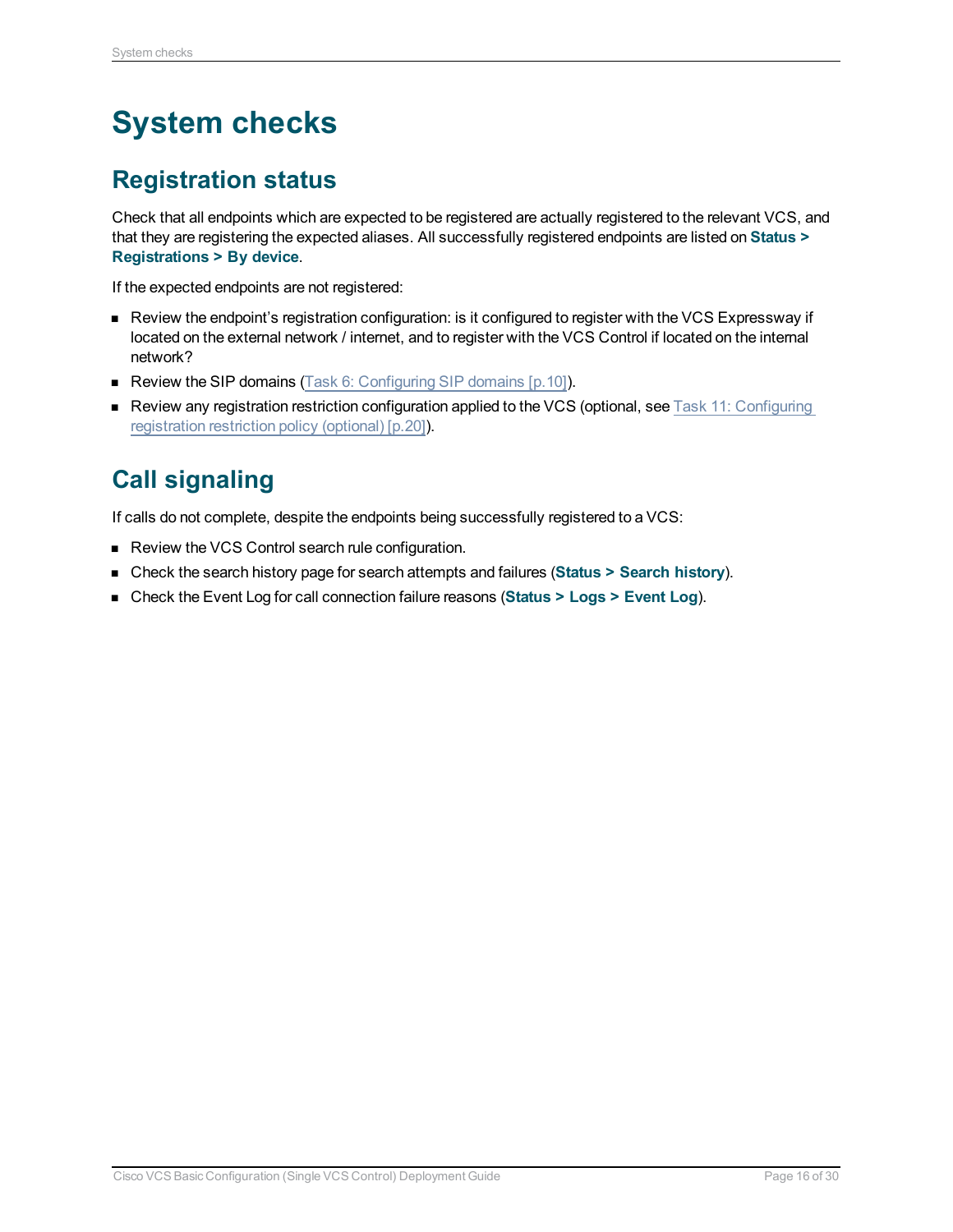## <span id="page-16-0"></span>**Maintenance routine**

## <span id="page-16-1"></span>**Creating a system backup**

To create a backup of VCS system data:

- 1. Go to **Maintenance > Backup and restore**.
- 2. Optionally, enter an **Encryption password** with which to encrypt the backup file. If a password is specified, the same password will be required to restore the file.
- 3. Click **Create system backup file**.
- 4. After the backup file has been prepared, a pop-up window appears and prompts you to save the file (the exact wording depends on your browser). The default name is in the format: **<software version>\_<hardware serial number>\_<date>\_<time>\_backup.tar.gz**. (The file extension is normally **.tar.gz.enc** if an encryption password is specified. However, if you use Internet Explorer to create an encrypted backup file, the filename extension will be **.tar.gz.gz** by default. These different filename extensions have no operational impact; you can create and restore encrypted backup files using any supported browser.) The preparation of the system backup file may take several minutes. Do not navigate away from this page while the file is being prepared.
- 5. Save the file to a designated location.

Log files are not included in the system backup file.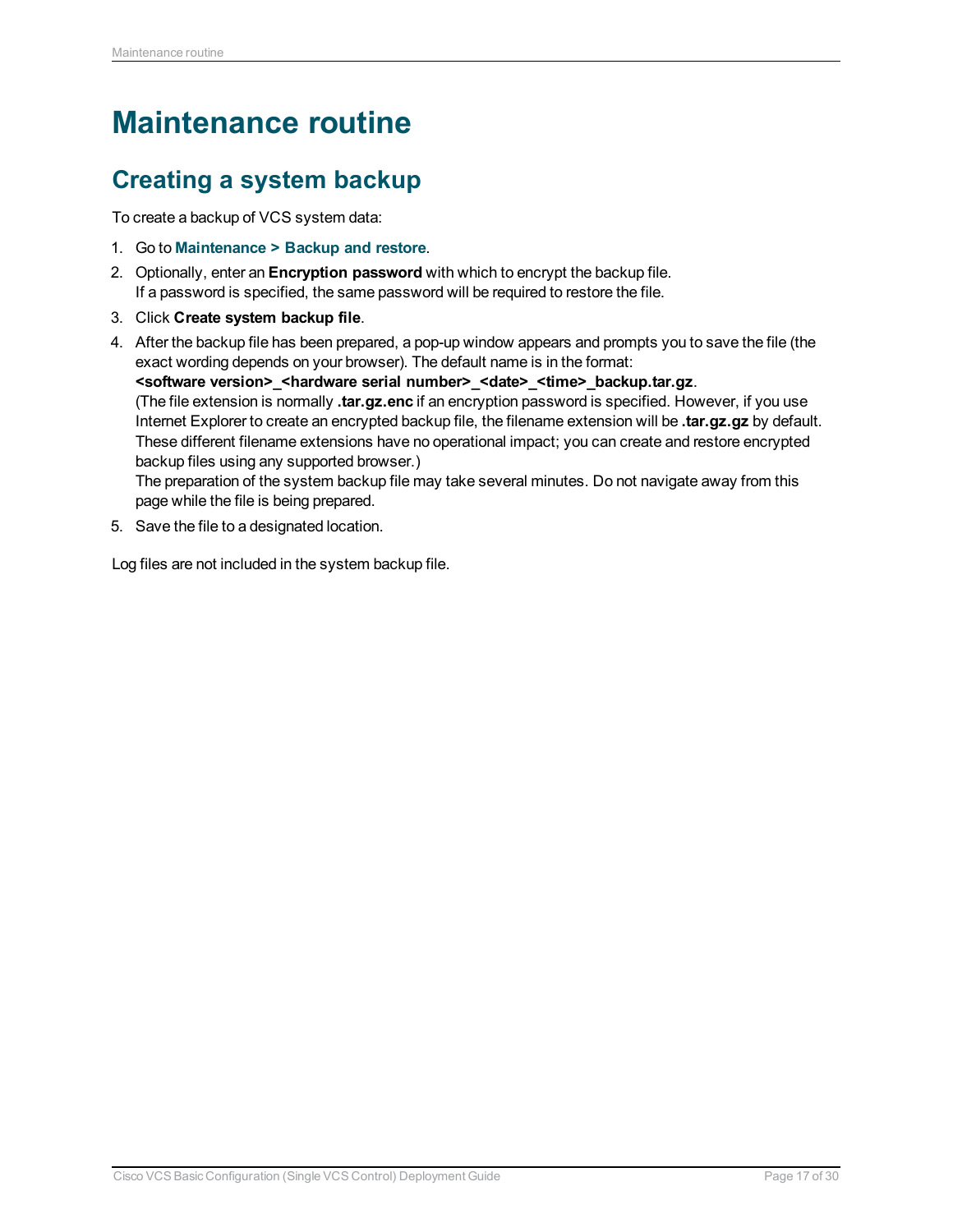## <span id="page-17-1"></span><span id="page-17-0"></span>**Optional configuration tasks**

## **Task 9: Configuring Cisco TMS (optional)**

The following configuration enables the VCS systems to be integrated to a Cisco TelePresence Management Server (Cisco TMS).

Further configuration tasks are required on Cisco TMS to fully integrate the VCS with the Cisco TMS server – see *Cisco TMS Administrator Guide*.

■ Enabling SNMP speeds up the VCS - Cisco TMS integration process but is not essential.

To enable and configure SNMP:

- 1. Go to **System > SNMP**.
- 2. Configure the SNMP fields as follows:

| <b>SNMP</b> mode           | v3 plus TMS support           |
|----------------------------|-------------------------------|
| <b>Community name</b>      | Check that it is public       |
| <b>System contact</b>      | Enter IT administrator        |
| Location                   | Enter example.com head office |
| Username                   | Enter vcs                     |
| <b>Authentication mode</b> | On                            |
| <b>Type</b>                | <b>SHA</b>                    |
| Password                   | $Enter$ $ex4mp13.c0m$         |
| Privacy mode               | On                            |
| <b>Type</b>                | <b>AES</b>                    |
| Password                   | $Enter$ ex4mp13.c0m           |

3. Click **Save**.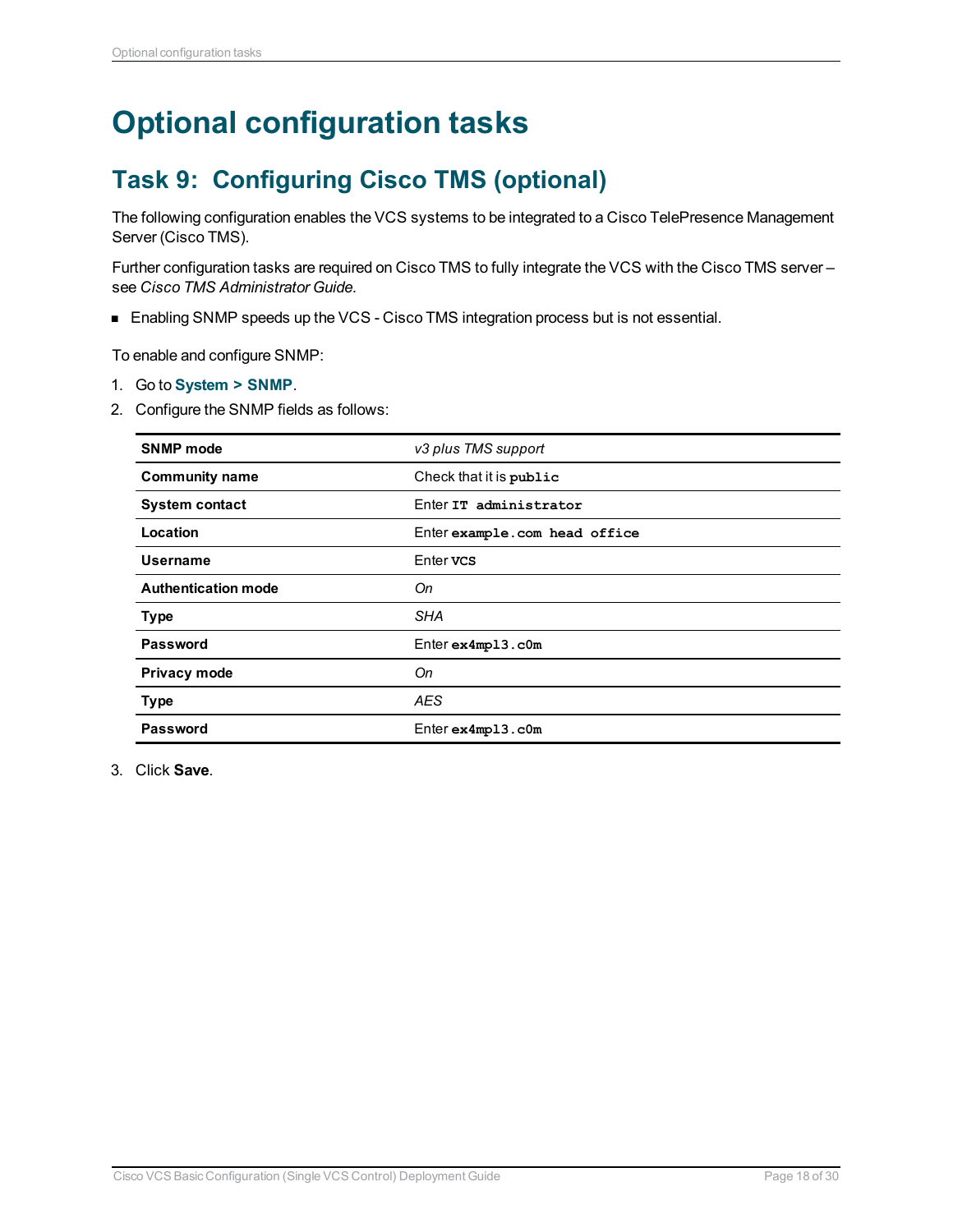| v3 plus TMS support $\vert \mathbf{v} \vert$ (i) |
|--------------------------------------------------|
| $\circledi$<br>public                            |
| $\circledi$<br>IT administrator                  |
| $\circledi$<br>example.com head office           |
| $\circledi$<br>VCS.                              |
|                                                  |
| (i)<br>On $\vee$                                 |
| SHA $\vee$ $(i)$                                 |
| $\circledi$<br>                                  |
|                                                  |
| On $\vee$ ( <i>i</i> )                           |
| AES $\vee$ ( <i>i</i> )                          |
| $\textcircled{\textsc{i}}$<br>                   |
|                                                  |

#### Save

To configure the necessary external manager (Cisco TMS) parameters:

#### 1. Go to **System > External manager**.

2. Configure the fields as follows:

| <b>Address</b>                | Enter 10.0.0.14                                                       |
|-------------------------------|-----------------------------------------------------------------------|
| Path                          | Enter tms/public/external/management/<br>SystemManagementService.asmx |
| Protocol                      | Select HTTP or HTTPS                                                  |
| Certificate verification mode | Select On or Off (see Note below)                                     |

Note that the certificate is only verified if the value is *On* and the protocol is set to *HTTPS*. If you switch this on then Cisco TMS and VCS must have appropriate certificates.

#### 3. Click **Save**.

| <b>External manager</b>       |                                                             |     | You are here: System > External manager |
|-------------------------------|-------------------------------------------------------------|-----|-----------------------------------------|
| Configuration                 |                                                             |     |                                         |
| Address                       | (i)<br>10.0.0.14                                            |     |                                         |
| Path                          | tms/public/external/management/SystemManagementService.asmx | (i) |                                         |
| Protocol                      | (i)<br><b>HTTP</b><br>$\vee$                                |     |                                         |
| Certificate verification mode | (i)<br>On $\vee$                                            |     |                                         |
|                               |                                                             |     |                                         |
| Save                          |                                                             |     |                                         |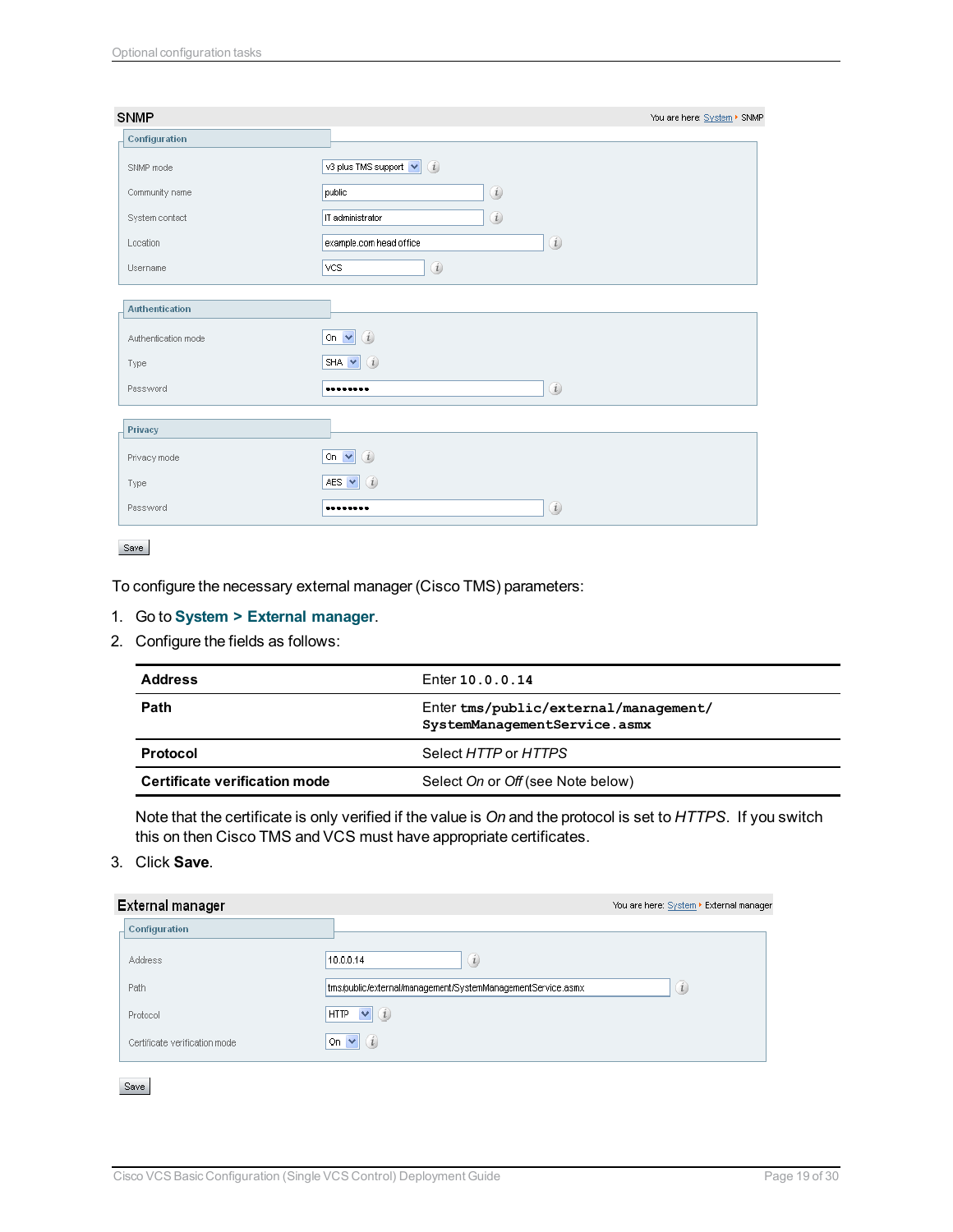## <span id="page-19-0"></span>**Task 10: Configuring logging (optional)**

The following configuration will enable event logs to be sent to an external logging server (using the SYSLOG protocol).

- **n** The Log level controls the granularity of event logging. 1 is the least verbose, 4 the most.
- A minimum log level of 2 is recommended, as this level provides both system and basic signaling message logging.

To configure a logging server:

- 1. Go to **Maintenance > Logging**.
- 2. Configure the fields as follows:

| Log level                       |                    |
|---------------------------------|--------------------|
| Remote syslog server 1: Address | Enter 10.0.0.13    |
| Remote syslog server 1: Mode    | IETF syslog format |

#### 3. Click **Save**.

| Logging                |                   | You are here: Maintenance > Logging          |
|------------------------|-------------------|----------------------------------------------|
| Logging                |                   |                                              |
| Log level              | $2 \vee i$        |                                              |
| Remote syslog servers  |                   |                                              |
| Remote syslog server 1 | Address 10.0.0.13 | (i)<br>$\vee$ (i)<br>Mode IETF syslog format |
| Remote syslog server 2 | Address           | (i)<br>$\vee$ (i)<br>Mode Legacy BSD format  |
| Remote syslog server 3 | Address           | (i)<br>$\vee$ (i)<br>Mode Legacy BSD format  |
| Remote syslog server 4 | Address           | (i)<br>$\vee$ (i)<br>Mode Legacy BSD format  |
|                        |                   |                                              |

<span id="page-19-1"></span>Save

## **Task 11: Configuring registration restriction policy (optional)**

The aliases that endpoints can register can be limited using either an Allow list or a Deny list.

The following configuration will limit registrations to endpoints which register with an identity that contains "@example.com".

To configure Allow List registration restrictions:

- 1. Go to **Configuration > Registration > Allow List**.
- 2. Click **New**.
- 3. Create an allow pattern by configuring the fields as the follows:

**Description** Enter **Only allow registrations containing "@example.com"**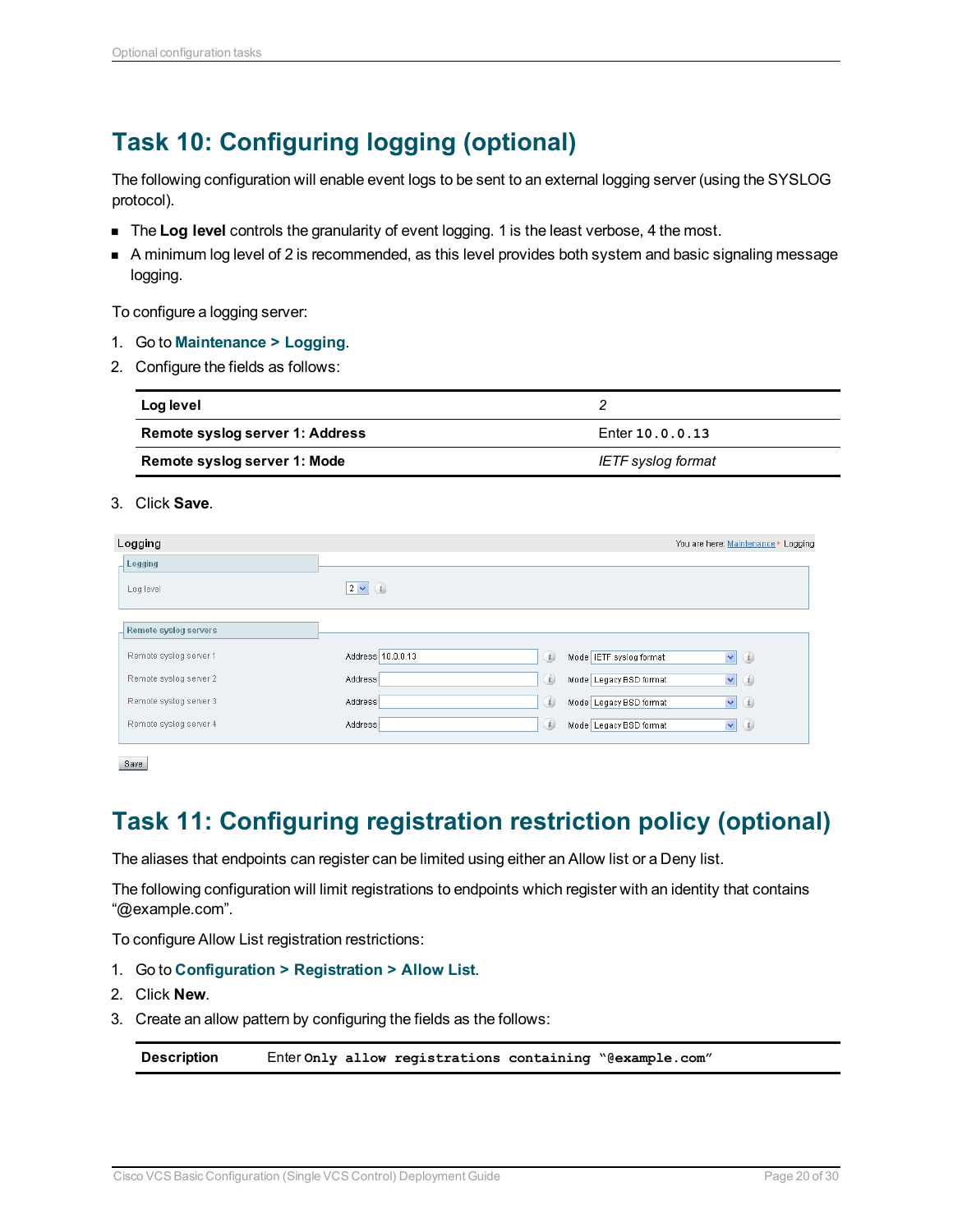| Pattern type          | Regex               |
|-----------------------|---------------------|
| <b>Pattern string</b> | Enter.*@example.com |

#### 4. Click **Add Allow List pattern**.

| Create allow pattern             | You are here: Configuration ▶ Registration ▶ Allow List ▶ Create allow pattern        |
|----------------------------------|---------------------------------------------------------------------------------------|
| Configuration                    |                                                                                       |
| Description                      | $\left $ inly allow registrations containing "@example.com" ( $\left  i\right\rangle$ |
| Pattern type                     | Regex $\vee$<br>(i)                                                                   |
| Pattern string                   | (i)<br>.*@example.com<br>÷.                                                           |
|                                  |                                                                                       |
| Add Allow List pattern<br>Cancel |                                                                                       |

To activate the registration restriction:

- 1. Go to **Configuration > Registration > Configuration**.
- 2. Configure the **Restriction policy** as follows:

| <b>Restriction policy</b>  | <b>Allow List</b>                                          |  |
|----------------------------|------------------------------------------------------------|--|
| 3. Click <b>Save</b> .     |                                                            |  |
| Registration configuration | You are here: Configuration > Registration > Configuration |  |
| Configuration              |                                                            |  |
| Restriction policy         | (i)<br>Allow List<br>$\vee$                                |  |
|                            |                                                            |  |

Save

## <span id="page-20-0"></span>**Task 12: Configuring device authentication policy (optional)**

Authentication policy is applied by the VCS at the zone and subzone levels. It controls how the VCS challenges incoming messages (for provisioning, registration, presence, phone books and calls) from that zone or subzone and whether those messages are rejected, treated as authenticated, or treated as unauthenticated within the VCS.

Each zone and subzone can set its **Authentication policy** to either *Check credentials*, *Do not check credentials*, or *Treat as authenticated*.

- <sup>n</sup> Registration authentication is controlled by the Default Subzone (or relevant alternative subzone) configuration.
- nitial provisioning subscription request authentication is controlled by the Default Zone configuration.
- <sup>n</sup> Call, presence, and phone book request authentication is controlled by the Default Subzone (or relevant alternative subzone) if the endpoint is registered, or by the Default Zone if the endpoint is not registered.

By default, zones and subzones are configured as *Do not check credentials*.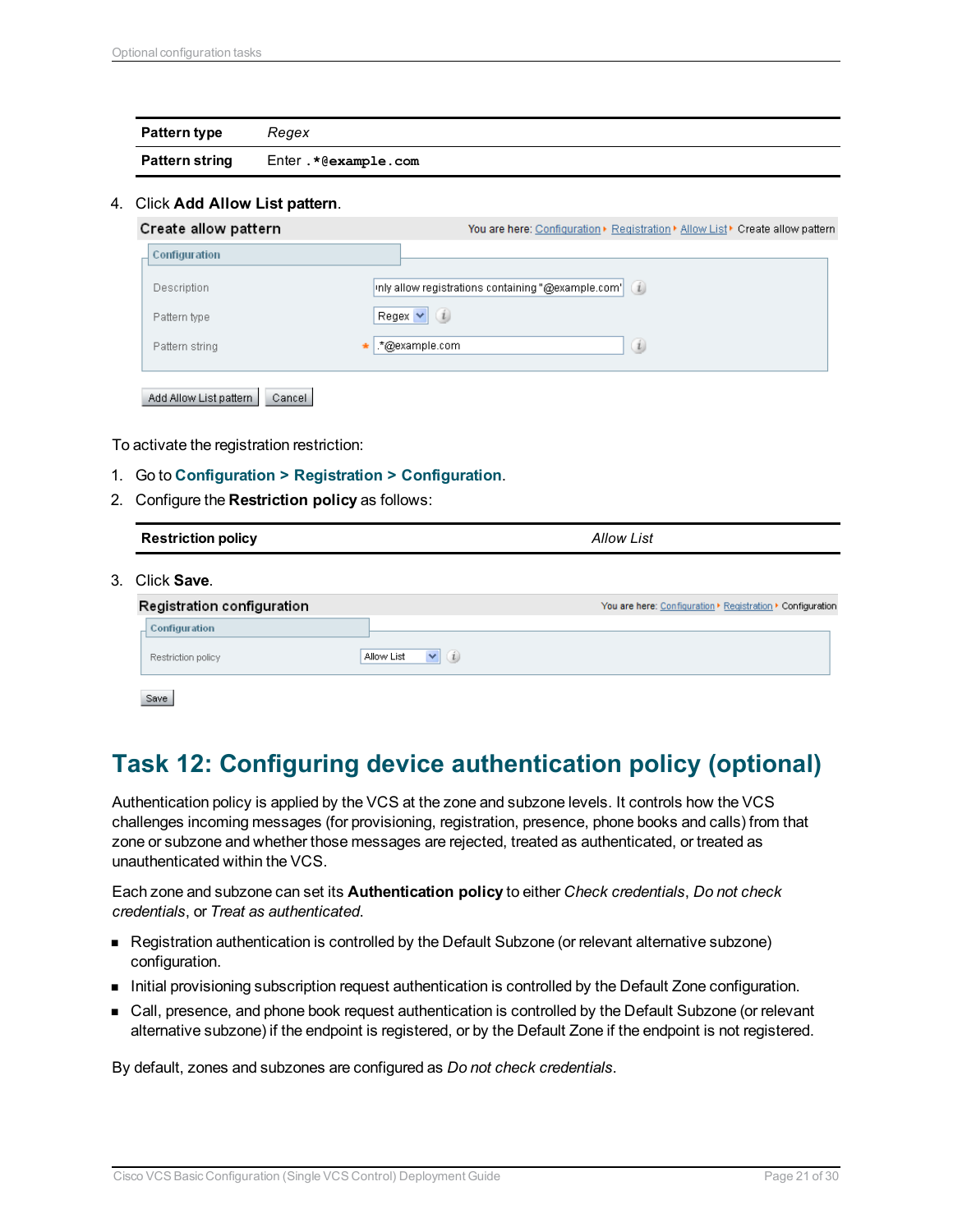## <span id="page-21-0"></span>**Task 13: Restricting access to ISDN gateways (optional)**

VCS users are recommended to take appropriate action to restrict unauthorized access to any ISDN gateway resources (also known as toll-fraud prevention). This optional step shows some methods in which this can be achieved.

In these examples, an ISDN gateway is registered to the VCS Control with a prefix of 9 (and/or has a neighbour zone specified that routes calls starting with a 9).

This example shows how to configure the VCS Control to stop calls coming in via the gateway from being able to route calls back out of the gateway. This is done by loading some specially constructed CPL onto the VCS Control and configuring its **Call policy mode** to use *Local CPL*.

#### Creating a CPL file

The CPL file to be uploaded onto the VCS can be created in a text editor.

Here are 2 example sets of CPL. In these examples:

- "GatewayZone" is the neighbour zone to the ISDN gateway
- "GatewaySubZone" is the subzone to the ISDN gateway (required if the gateway registers the 9 prefix to the VCS)
- Calls coming into the ISDN gateway and hitting a FindMe will not ring devices that use the gateway for example, calls forwarded to a mobile phone will be disallowed

This example CPL excludes any checking of whether the calling party is authenticated or not:

```
<?xml version="1.0" encoding="UTF-8" ?>
<cpl xmlns="urn:ietf:params:xml:ns:cpl"
xmlns:taa="http://www.tandberg.net/cpl-extensions"
xmlns:xsi="http://www.w3.org/2001/XMLSchema-instance"
xsi:schemaLocation="urn:ietf:params:xml:ns:cpl cpl.xsd">
<taa:routed>
  <taa:rule-switch>
   <!--Check that gateway is not hairpinning call - Neighbor zone -->
    <taa:rule originating-zone="GatewayZone" destination="9.*">
      <!-- Calls coming from the gateway may not send calls back out of this gateway -->
     <!-- Reject call with a status code of 403 (Forbidden) -->
     <reject status="403" reason="ISDN hairpin call denied"/>
    </taa:rule>
    <!-- Check that gateway is not hairpinning call - Subzone for registered gateway -->
    <taa:rule originating-zone="GatewaySubZone" destination="9.*">
      <!-- Calls coming from the gateway may not send calls back out of this gateway -->
      <!-- Reject call with a status code of 403 (Forbidden) -->
      <reject status="403" reason="ISDN hairpin call denied"/>
    </taa:rule>
    <taa:rule origin=".*" destination=".*">
     <!-- All other calls allowed -->
      <proxy/>
    </taa:rule>
  </taa:rule-switch>
</taa:routed>
\langle / cpl >
```
This example CPL also ensures that the calling party is authenticated: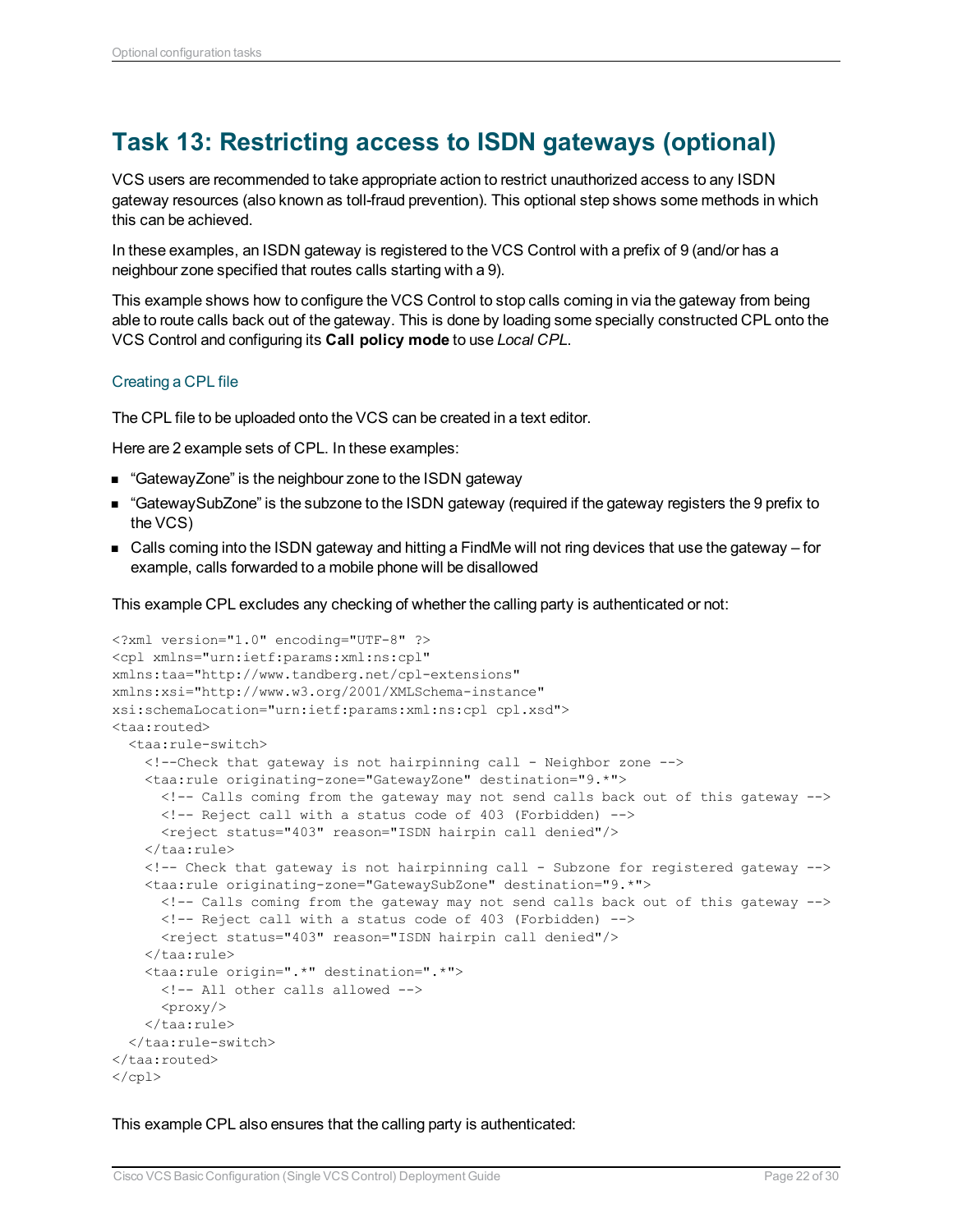```
<?xml version="1.0" encoding="UTF-8" ?>
<cpl xmlns="urn:ietf:params:xml:ns:cpl"
xmlns:taa="http://www.tandberg.net/cpl-extensions"
xmlns:xsi="http://www.w3.org/2001/XMLSchema-instance"
xsi:schemaLocation="urn:ietf:params:xml:ns:cpl cpl.xsd">
<taa:routed>
  <taa:rule-switch>
    <!-- Check that calling party is authenticated -->
   <taa:rule authenticated-origin="" destination="9.*">
     <!-- Reject call with a status code of 403 (Forbidden) -->
      <reject status="403" reason="ISDN call denied as unauthenticated caller"/>
    </taa:rule>
    <!-- Check that gateway is not hairpinning call - Neighbor zone -->
    <taa:rule originating-zone="GatewayZone" destination="9.*">
      <!-- Calls coming from the gateway may not hairpin and send calls back out -->
      <!-- Reject call with a status code of 403 (Forbidden) -->
      <reject status="403" reason="ISDN hairpin call denied"/>
    </taa:rule>
    <!-- Check that gateway is not hairpinning call - Subzone for registered gateway -->
    <taa:rule originating-zone="GatewaySubZone" destination="9.*">
      <!-- Calls coming from the gateway may not hairpin and send calls back out -->
     <!-- Reject call with a status code of 403 (Forbidden) -->
      <reject status="403" reason="ISDN hairpin call denied"/>
    </taa:rule>
    <taa:rule origin=".*" destination=".*">
     <!-- All other calls allowed -->
      <proxy/>
    </taa:rule>
  </taa:rule-switch>
</taa:routed>
\langle / cpl >
```
#### **Loading the CPL onto VCS Control**

To configure the VCS Control to use the CPL:

- 1. Go to **Configuration > Call Policy > Configuration**.
- 2. Click **Browse...** and select your CPL file (created above) from your file system.
- 3. Click **Upload file**.
	- You should receive a "File upload successful" message.
	- If you receive an "XML invalid" message then you must correct the problems with the CPL file and upload it again.
- 4. Select a **Call policy mode** of *Local CPL*.
- 5. Click **Save**.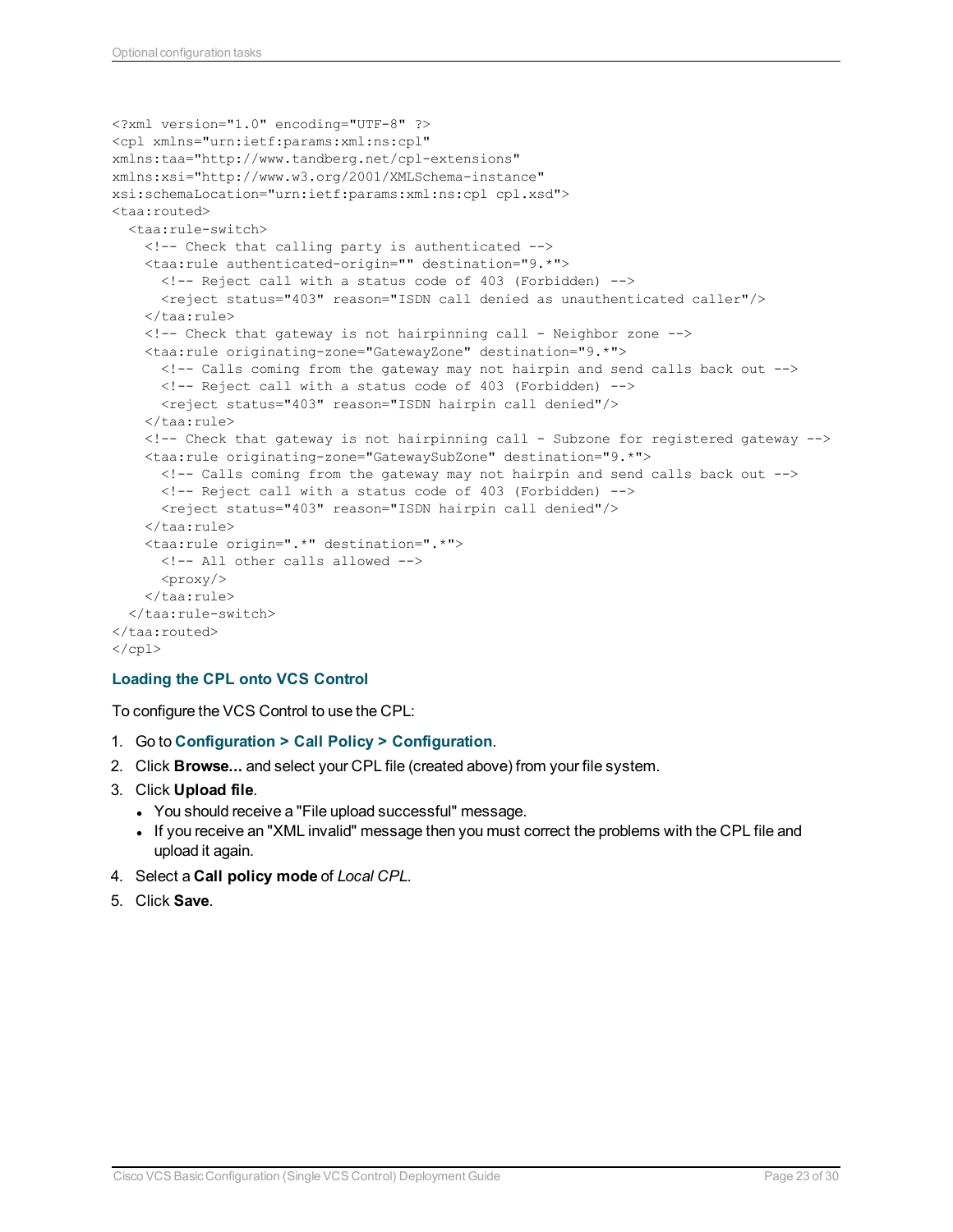| Call Policy configuration       | You are here: Configuration ▶ Call Policy ▶ Configuration |
|---------------------------------|-----------------------------------------------------------|
| Configuration                   |                                                           |
| Call Policy mode                | $\vee$ (i)<br>Local CPL                                   |
| Save                            |                                                           |
| <b>Policy files</b>             |                                                           |
| Call policy file                | Show Call Policy file $(i)$<br>CPL File                   |
| CPL XSD file                    | Show CPL XSD file<br>(i)<br>XSD File                      |
| CPL extensions xsd file         | XSD File Show CPL extensions XSD file $(i)$               |
| Select the new Call Policy file | (i)<br>Browse                                             |

Upload file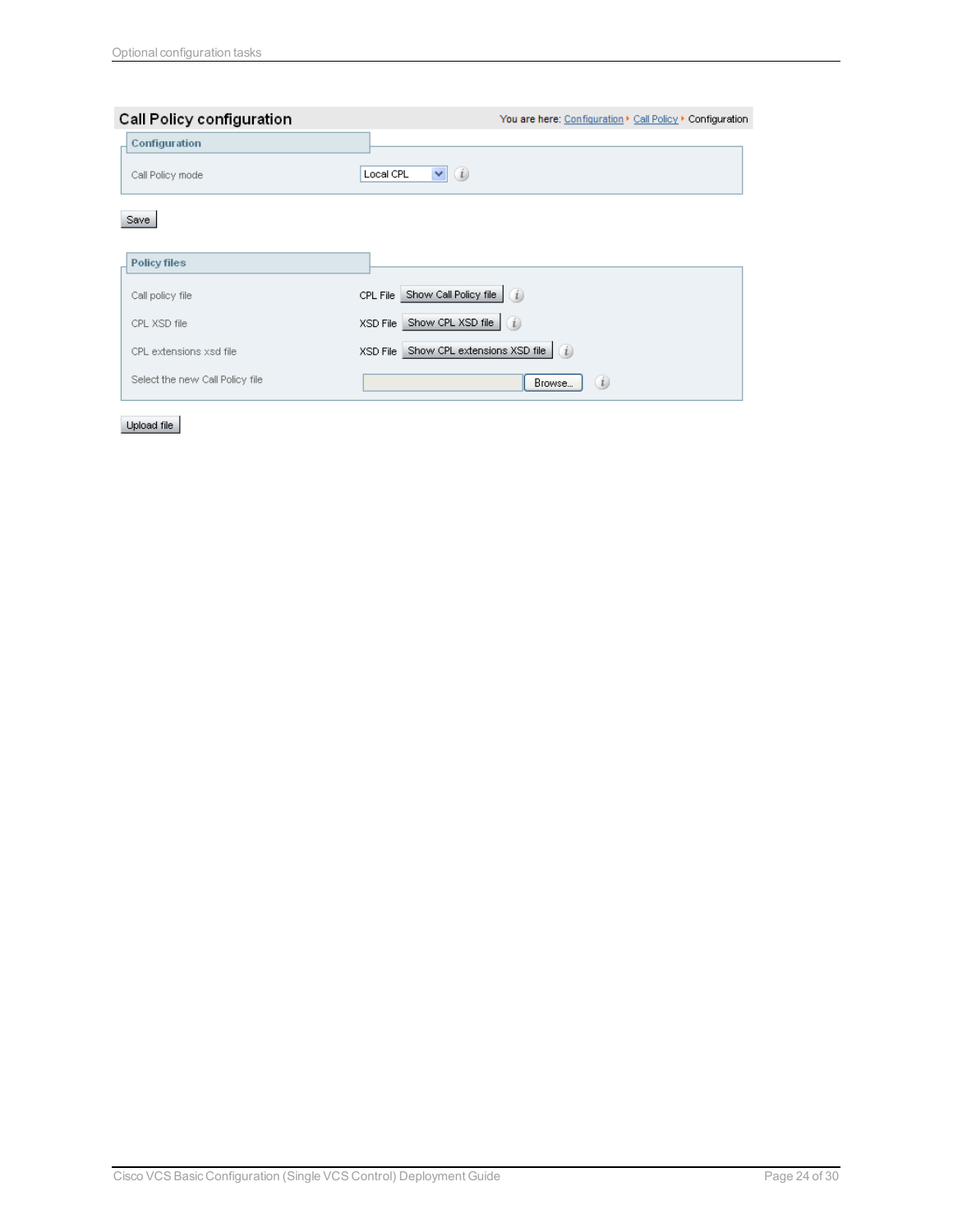## <span id="page-24-0"></span>**Appendix 1: Configuration details**

This appendix summarizes the configuration required for the VCS Control.

#### **VCS Control system configuration**

| <b>Configuration item</b> | <b>Value</b>        | <b>VCS page</b>         |  |
|---------------------------|---------------------|-------------------------|--|
| System configuration      |                     |                         |  |
| System name               | <b>VCSc</b>         | System > Administration |  |
| LAN1 IPv4 address         | 10.0.0.2            | System > IP             |  |
| IPv4 gateway              | 10.0.0.1            | System > IP             |  |
| LAN1 subnet mask          | 255.255.255.0       | System > IP             |  |
| DNS server address 1      | 10.0.0.11           | System > DNS            |  |
| DNS server address 2      | 10.0.0.12           | System > DNS            |  |
| <b>DNS Domain name</b>    | internal-domain.net | System > DNS            |  |
| DNS System host name      | <b>VCSC</b>         | System > DNS            |  |
| NTP server 1              | 10.0.0.21           | System > Time           |  |
| Time zone                 | <b>GMT</b>          | System > Time           |  |
| Protocol configuration    |                     |                         |  |
| SIP domain name           | example.com         | Configuration > Domains |  |

#### **VCS Control transforms and search rules**

| <b>Configuration item</b> | <b>Value</b>                                        | VCS page                                 |  |
|---------------------------|-----------------------------------------------------|------------------------------------------|--|
| Transform                 |                                                     |                                          |  |
| Pattern string            | $([^{\wedge} \textcircled{a}]^{\star})$             | Configuration > Dial plan > Transforms   |  |
| Pattern type              | Regex                                               | Configuration > Dial plan > Transforms   |  |
| Pattern behavior          | Replace                                             | Configuration > Dial plan > Transforms   |  |
| Replace string            | \1@example.com                                      | Configuration > Dial plan > Transforms   |  |
| Local search rule 1       |                                                     |                                          |  |
| Rule name                 | Local zone – no domain                              | Configuration > Dial plan > Search rules |  |
| Priority                  | 48                                                  | Configuration > Dial plan > Search rules |  |
| Source                    | Any                                                 | Configuration > Dial plan > Search rules |  |
| Mode                      | Alias pattern match                                 | Configuration > Dial plan > Search rules |  |
| Pattern type              | Regex                                               | Configuration > Dial plan > Search rules |  |
| Pattern string            | $(.+)$ @example.com.*                               | Configuration > Dial plan > Search rules |  |
| Pattern behavior          | Configuration > Dial plan > Search rules<br>Replace |                                          |  |
| Replace string            | $\backslash$ 1                                      | Configuration > Dial plan > Search rules |  |
| On successful match       | Continue                                            | Configuration > Dial plan > Search rules |  |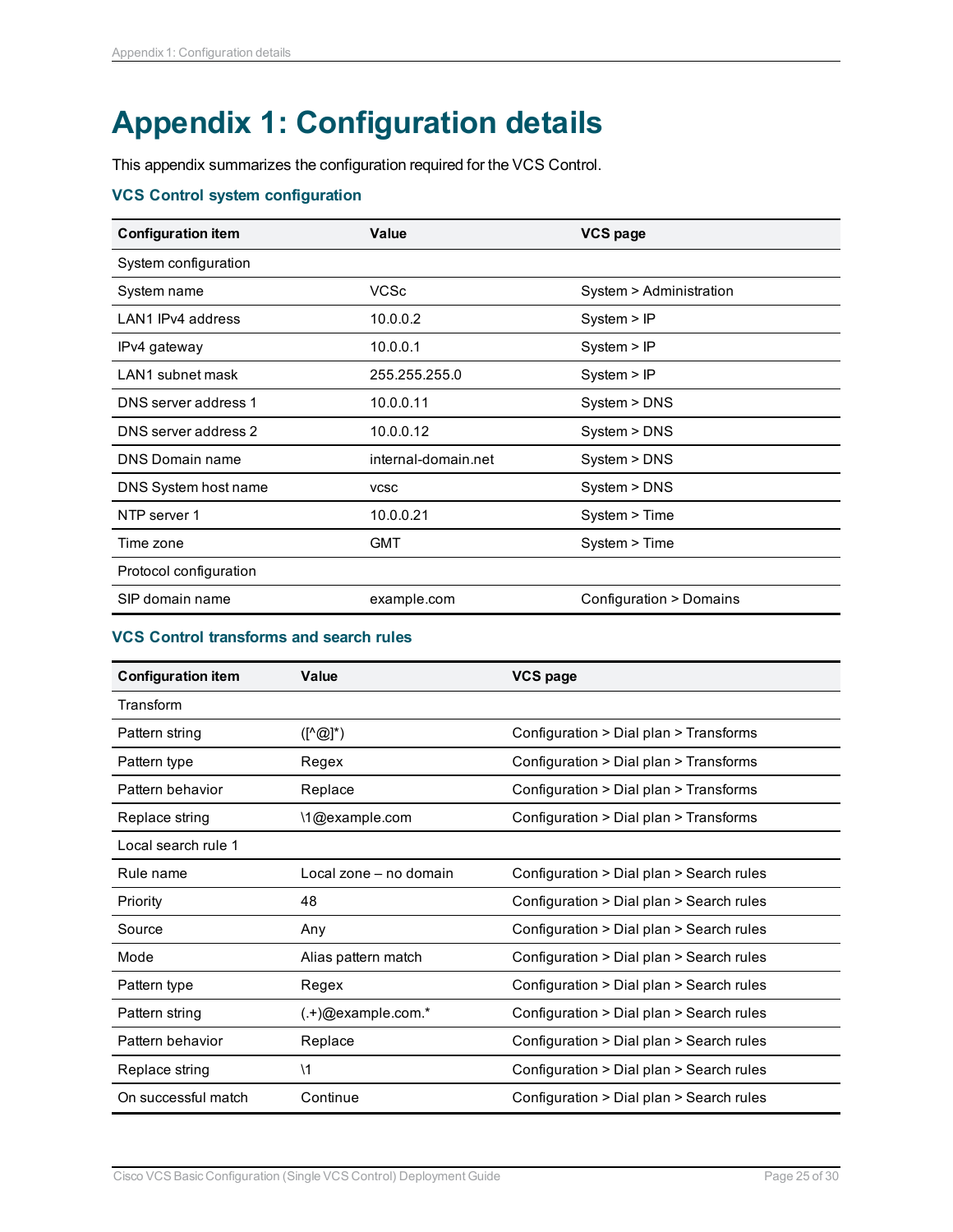| <b>Configuration item</b> | Value                 | <b>VCS page</b>                          |
|---------------------------|-----------------------|------------------------------------------|
| Target                    | LocalZone             | Configuration > Dial plan > Search rules |
| Local search rule 2       |                       |                                          |
| Rule name                 | Local zone - full URI | Configuration > Dial plan > Search rules |
| Priority                  | 50                    | Configuration > Dial plan > Search rules |
| Source                    | Any                   | Configuration > Dial plan > Search rules |
| Mode                      | Alias pattern match   | Configuration > Dial plan > Search rules |
| Pattern type              | Regex                 | Configuration > Dial plan > Search rules |
| Pattern string            | $(.+)$ @example.com.* | Configuration > Dial plan > Search rules |
| Pattern behavior          | Leave                 | Configuration > Dial plan > Search rules |
| On successful match       | Continue              | Configuration > Dial plan > Search rules |
| Target                    | LocalZone             | Configuration > Dial plan > Search rules |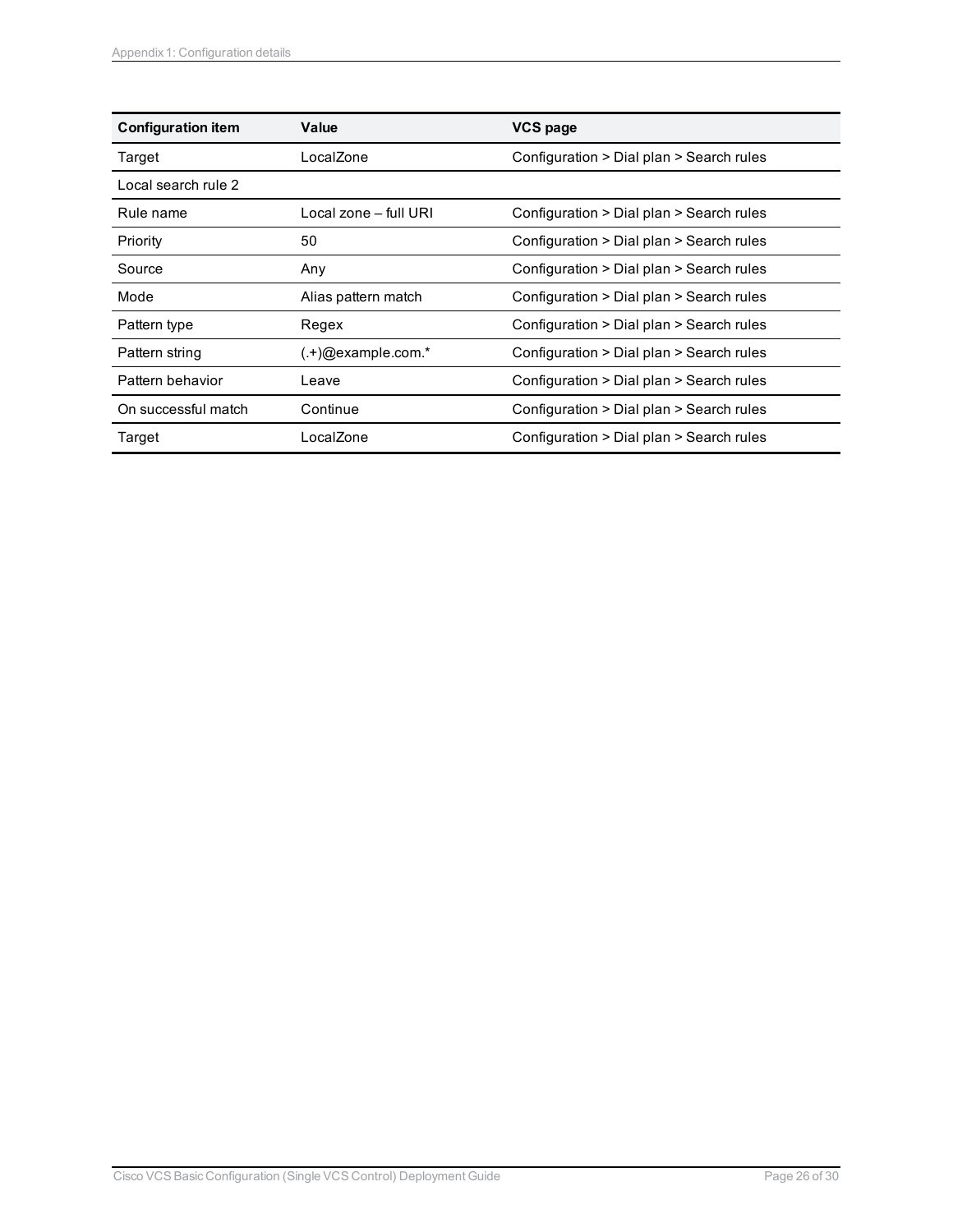## <span id="page-26-0"></span>**Appendix 2: DNS records**

The following records are required in the local DNS which hosts the internally routable domain: internaldomain.net to allow internal messages to be routed to the VCS Control.

### <span id="page-26-1"></span>**Local DNS A record**

| <b>Host</b>              | <b>Host IP address</b> |
|--------------------------|------------------------|
| vcsc.internal-domain.net | 10.0.0.2               |

### <span id="page-26-2"></span>**Local DNS SRV records**

| Name                 | <b>Service</b> | <b>Protocol</b> | <b>Priority</b> | Weiaht | Port | Target host               |
|----------------------|----------------|-----------------|-----------------|--------|------|---------------------------|
| internal-domain.net. | h323cs         | tcp             | 10              | 10     | 1720 | vcsc.internal-domain.net. |
| internal-domain.net. | $h323$ ls      | udp             | 10              | 10     | 1719 | vcsc.internal-domain.net. |
| internal-domain.net. | h323rs         | udp             | 10              | 10     | 1719 | vcsc.internal-domain.net  |
| internal-domain net  | sip            | tcp             | 10              | 10     | 5060 | ycsc.internal-domain.net. |
| internal-domain.net. | sip            | $udp^*$         | 10              | 10     | 5060 | ycsc.internal-domain.net. |
| internal-domain.net. | sips           | tcp             | 10              | 10     | 5061 | vcsc.internal-domain.net. |

\* SIP UDP is disabled on VCS by default.

For example, the DNS records would be:

```
_h323cs._tcp.internal-domain.net. 86400 IN SRV 10 10 1720 vcsc.internal-domain.net.
h323ls. udp.internal-domain.net. 86400 IN SRV 10 10 1719 vcsc.internal-domain.net.
_h323rs._udp.internal-domain.net. 86400 IN SRV 10 10 1719 vcsc.internal-domain.net.
sip. tcp.internal-domain.net. 86400 IN SRV 10 10 5060 vcsc.internal-domain.net.
sip. udp.internal-domain.net. 86400 IN SRV 10 10 5060 vcsc.internal-domain.net.
sips. tcp.internal-domain.net. 86400 IN SRV 10 10 5061 vcsc.internal-domain.net.
vcsc.internal-domain.net. 86400 IN A 10.0.0.2
```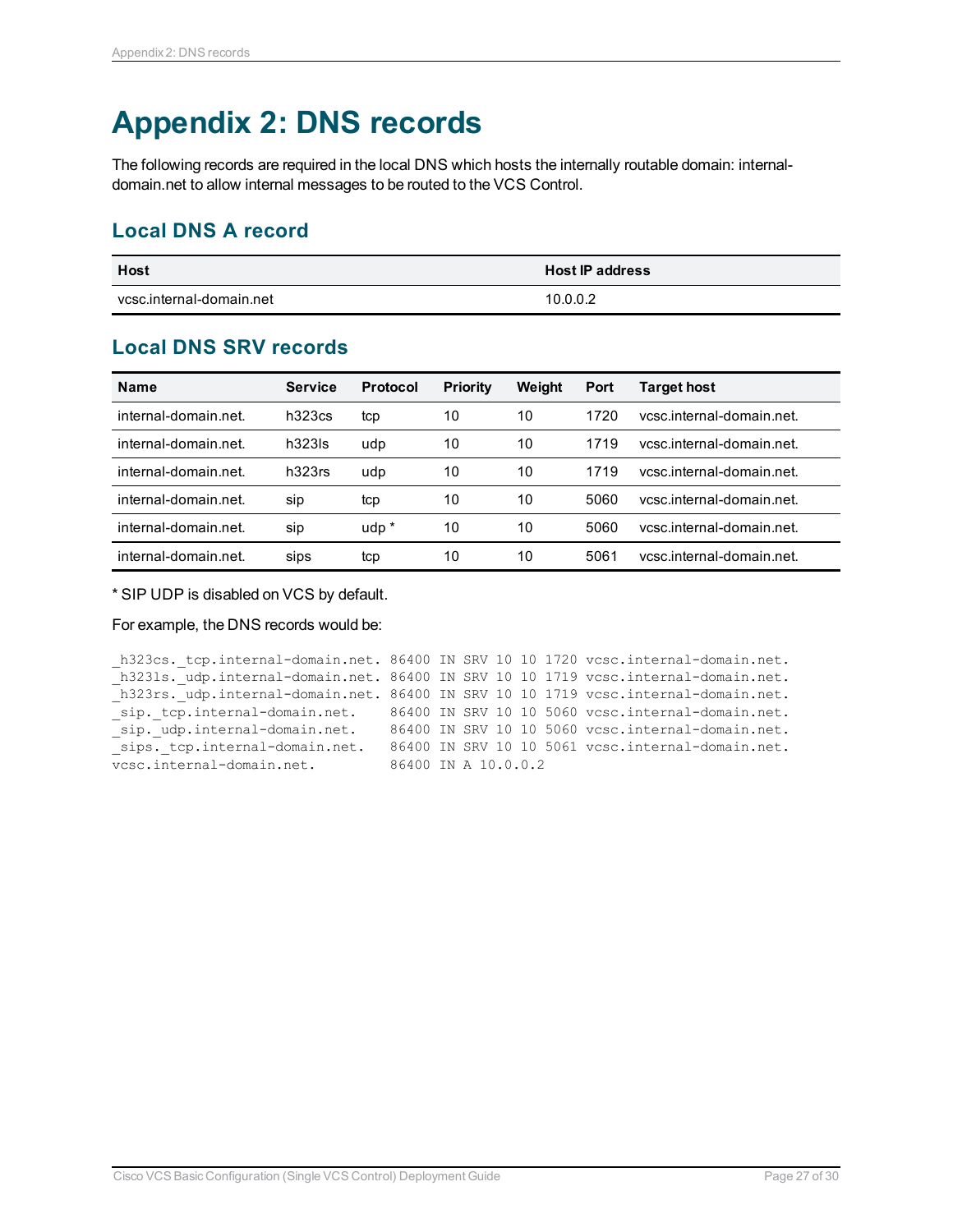## <span id="page-27-0"></span>**Checking for updates and getting help**

If you experience any problems when configuring or using the product, consult the online help available from the user interface. The online help explains how the individual features and settings work.

If you cannot find the answer you need, check the web site at <http://www.cisco.com/cisco/web/support/index.html> where you will be able to:

- n make sure that you are running the most up-to-date software,
- <sup>n</sup> find further relevant documentation, for example product user guides, printable versions of the online help, reference guides, and articles that cover many frequently asked questions,
- get help from the Cisco Technical Support team. Click on Technical Support Overview for information on Accessing Cisco Technical Services. Make sure you have the following information ready before raising a case:
	- $\bullet$  the serial number and product model number of the unit (if applicable)
	- In the software build number which can be found on the product user interface (if applicable)
	- your contact email address or telephone number
	- a full description of the problem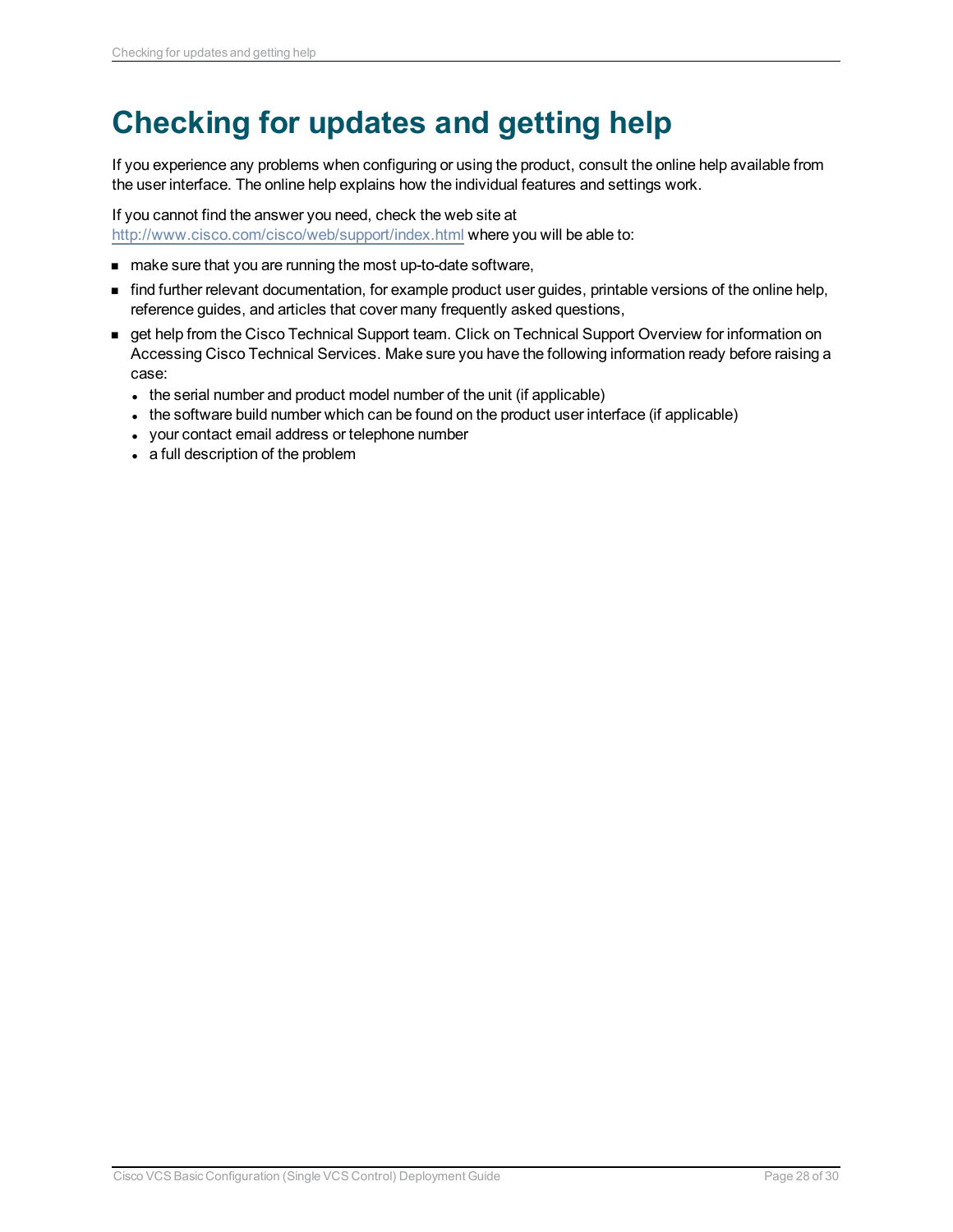## <span id="page-28-0"></span>**Document revision history**

| <b>Revision</b> | <b>Date</b>    | <b>Description</b>                               |
|-----------------|----------------|--------------------------------------------------|
| 04              | December 2013  | Updated for X8.1.                                |
| 03              | August 2012    | Revised document structure and updated for X7.2. |
| 02              | October 2010   | New document template applied.                   |
| 01              | September 2009 | Initial release.                                 |